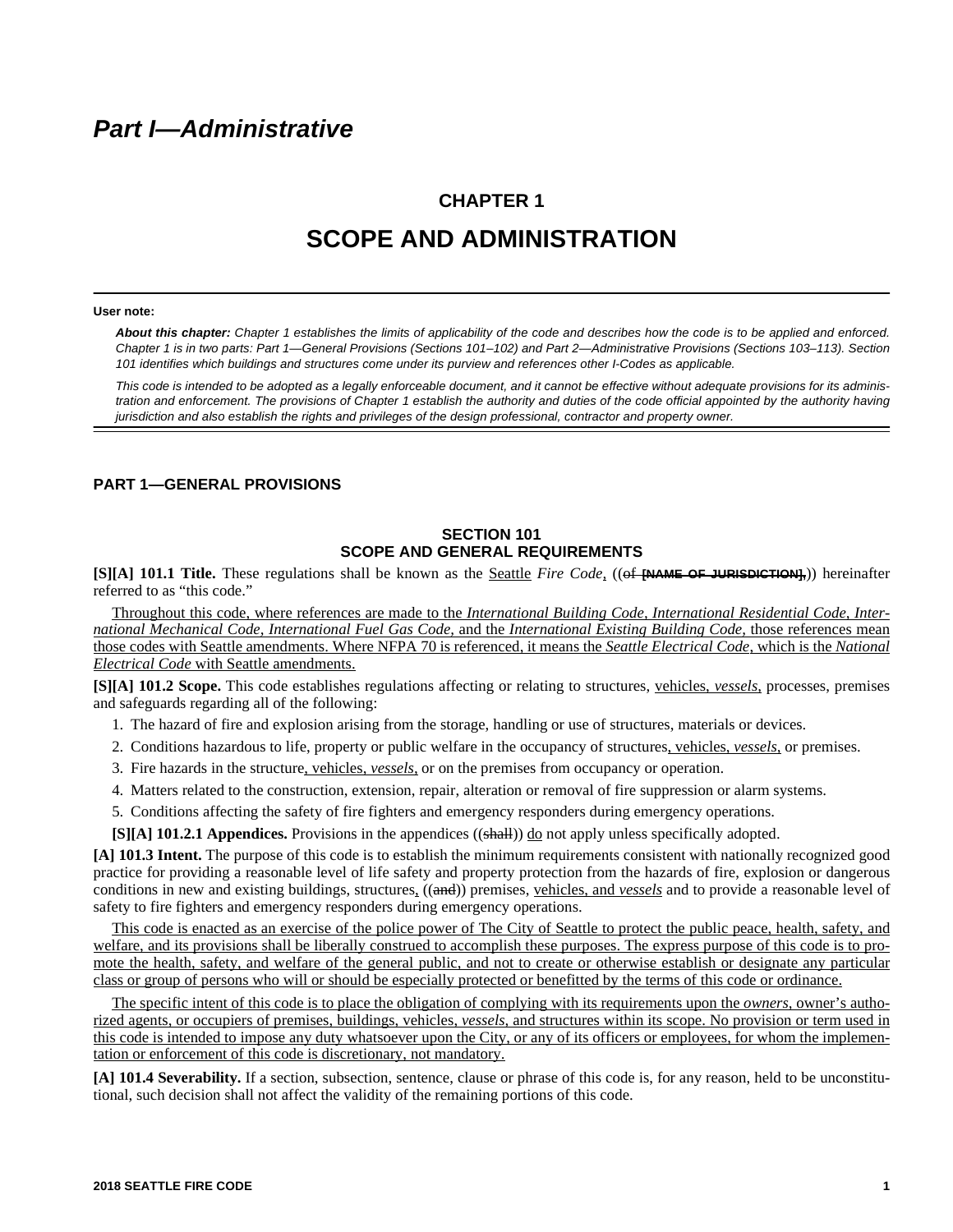**[A] 101.5 Validity.** In the event any part or provision of this code is held to be illegal or void, this shall not have the effect of making void or illegal any of the other parts or provisions hereof, which are determined to be legal; and it shall be presumed that this code would have been adopted without such illegal or invalid parts or provisions.

**[S] 101.6 Point of information or code interpretation.** Text marked "Point of Information" or "Code Interpretation" in the *Seattle Fire Code* is for guidance only and does not have the force of law.

### **SECTION 102 APPLICABILITY**

**[S][A] 102.1 Construction and design provisions.** The construction and design provisions of this code ((shall)) apply to:

- 1. Structures, facilities and conditions arising after the adoption of this code.
- 2. Existing structures, facilities and conditions not legally in existence at the time of adoption of this code.
- 3. Existing structures, facilities and conditions where required in Chapter 11.
- 4. Existing structures, facilities and conditions that, in the opinion of the *fire code official*, constitute an ((distinct)) imminent hazard to life or property.

**[A] 102.2 Administrative, operational and maintenance provisions.** The administrative, operational and maintenance provisions of this code shall apply to:

- 1. Conditions and operations arising after the adoption of this code.
- 2. Existing conditions and operations.

**[A] 102.3 Change of use or occupancy.** A change of occupancy shall not be made unless the use or occupancy is made to comply with the requirements of this code and the *International Existing Building Code*.

**Exception:** Where approved by the *fire code official*, a change of occupancy shall be permitted without complying with the requirements of this code and the *International Existing Building Code*, provided that the new or proposed use or occupancy is less hazardous, based on life and fire risk, than the existing use or occupancy.

**[A] 102.4 Application of building code.** The design and construction of new structures shall comply with the *International Building Code*, and any *alterations*, additions, changes in use or changes in structures required by this code, which are within the scope of the *International Building Code*, shall be made in accordance therewith.

**[S][A] 102.5 Application of residential code.** ((Where)) If structures are designed and constructed in accordance with the *International Residential Code*, the provisions of this code ((shall)) apply as follows:

- 1. Construction and design provisions of this code pertaining to the exterior of the structure ((shall)) apply including, but not limited to, premises identification, fire apparatus access and water supplies. ((Where)) If interior or exterior systems or devices are installed, construction permits required by Section 105.7 ((shall)) apply.
- 2. Administrative, operational and maintenance provisions of this code ((shall)) apply.

**[A] 102.6 Historic buildings.** The provisions of this code relating to the construction, *alteration*, repair, enlargement, restoration, relocation or moving of buildings or structures shall not be mandatory for existing buildings or structures identified and classified by the state or local jurisdiction as historic buildings where such buildings or structures do not constitute a distinct hazard to life or property. Fire protection in designated historic buildings shall be provided with an *approved* fire protection plan as required in Section 1103.1.1.

**[S][A] 102.7 Referenced codes and standards.** The codes and standards referenced in this code ((shall be)) are those that are listed in Chapter 80, including amendments adopted by the City Council by ordinance, and such codes and standards ((shall be)) are considered to be part of the requirements of this code to the prescribed extent of each such reference and as further regulated in Sections 102.7.1 and 102.7.2.

**[A] 102.7.1 Conflicts.** Where conflicts occur between provisions of this code and referenced codes and standards, the provisions of this code shall apply.

**[A] 102.7.2 Provisions in referenced codes and standards.** Where the extent of the reference to a referenced code or standard includes subject matter that is within the scope of this code, the provisions of this code, as applicable, shall take precedence over the provisions in the referenced code or standard.

**[A] 102.8 Subjects not regulated by this code.** Where applicable standards or requirements are not set forth in this code, or are contained within other laws, codes, regulations, ordinances or bylaws adopted by the jurisdiction, compliance with applicable standards of the National Fire Protection Association or other nationally recognized fire safety standards, as *approved,* shall be deemed as prima facie evidence of compliance with the intent of this code. Nothing herein shall derogate from the authority of the *fire code official* to determine compliance with codes or standards for those activities or installations within the *fire code official's* jurisdiction or responsibility.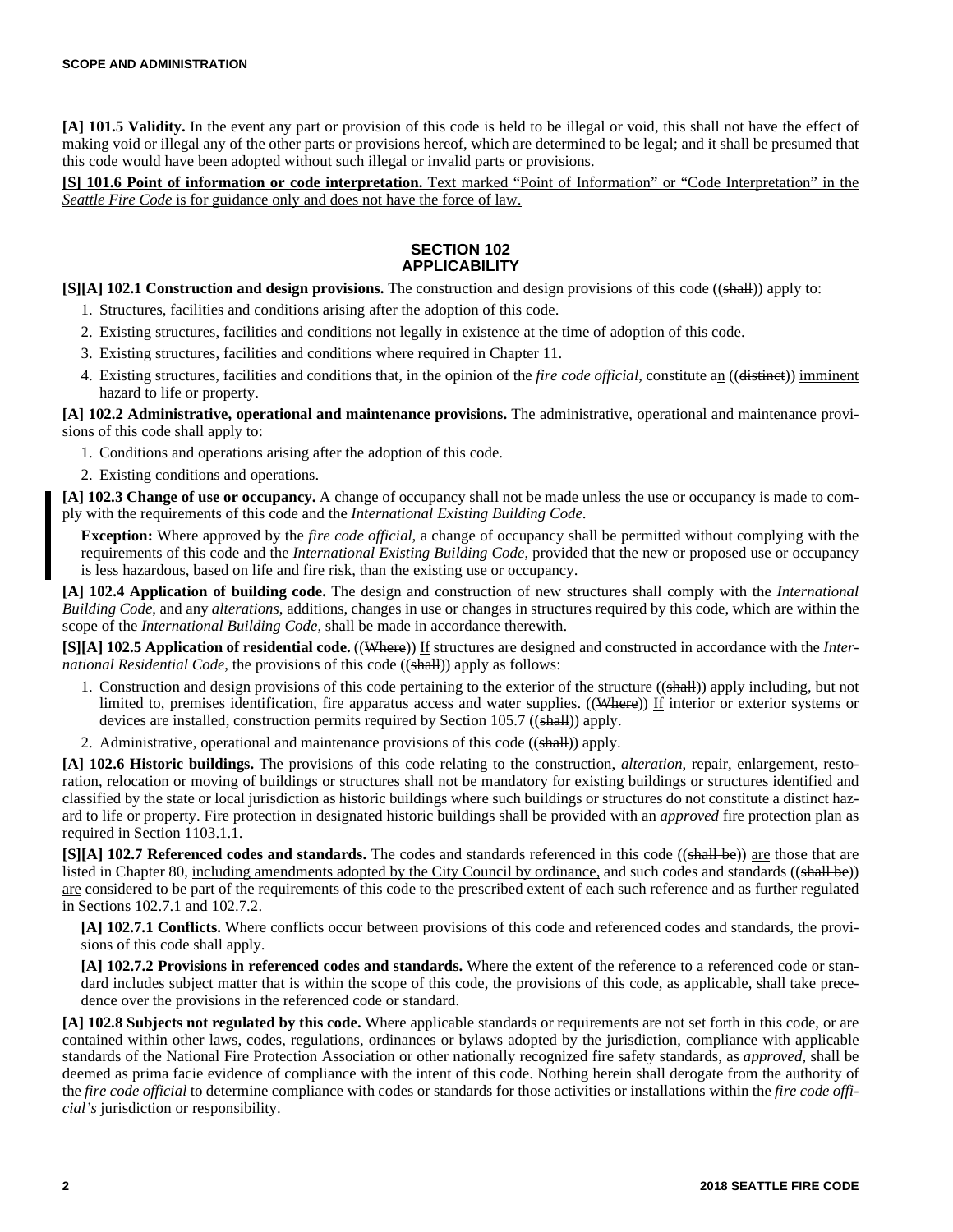**[A] 102.9 Matters not provided for.** Requirements that are essential for the public safety of an existing or proposed activity, building or structure, or for the safety of the occupants thereof, that are not specifically provided for by this code, shall be determined by the *fire code official.*

**[A] 102.10 Conflicting provisions.** Where there is a conflict between a general requirement and a specific requirement, the specific requirement shall be applicable. Where, in a specific case, different sections of this code specify different materials, methods of construction or other requirements, the most restrictive shall govern.

**[A] 102.11 Other laws.** The provisions of this code shall not be deemed to nullify any provisions of local, state or federal law.

**[A] 102.12 Application of references.** References to chapter or section numbers, or to provisions not specifically identified by number, shall be construed to refer to such chapter, section or provision of this code.

### **PART 2—ADMINISTRATIVE PROVISIONS**

#### **SECTION 103 DEPARTMENT OF FIRE PREVENTION**

**[A] 103.1 General.** The department of fire prevention is established within the jurisdiction under the direction of the *fire code official.* The function of the department shall be the implementation, administration and enforcement of the provisions of this code.

**[S][A] 103.2 Appointment.** ((The)) A *fire code official*, other than the fire chief, shall be appointed by the fire chief, ((appointing authority of the jurisdiction;)) and the *fire code official*, other than the fire chief, shall not be removed from office except for cause and after full opportunity to be heard on specific and relevant charges by and before the ((appointing authority)) fire chief.

**[A] 103.3 Deputies.** In accordance with the prescribed procedures of this jurisdiction and with the concurrence of the appointing authority, the *fire code official* shall have the authority to appoint a deputy *fire code official,* other related technical officers, inspectors and other employees.

**[S][A] 103.4 Liability.** ((The *fire code official,* member of the board of appeals, officer or employee charged with the enforcement of this code, while acting for the jurisdiction, in good faith and without malice in the discharge of the duties required by this code or other pertinent law or ordinance, shall not thereby be rendered civilly or criminally liable personally, and is hereby relieved from all personal liability for any damage accruing to persons or property as a result of an act or by reason of an act or omission in the discharge of official duties.)) Nothing contained in this code is intended to, nor shall be construed to, create or form the basis for any liability on the part of the City, its officers, employees or agents, for any injury or damage resulting from the failure of the owner or occupier of premises, buildings, structures, vehicles or *vessels,* to comply with this code, or for any injury or damage caused by any act or omission on the part of the City by its officers, employees or agents in the course of implementing or enforcing this code.

Any lawsuit brought against the City, or its officers, employees, or agents because of acts or omissions in the implementation or enforcement of this code, or other pertinent laws, ordinances, or regulations implemented through the enforcement of this code or enforced by the *fire code official*, shall, as provided by Seattle Municipal Code Chapter 4.64, be defended by the City, and any resulting judgment or settlement shall be assumed or paid by the City as provided by Chapter 4.64 and other relevant sections of the *Seattle Municipal Code.*

Limited public funds are available for the implementation and enforcement of this code. The issuance of permits, reviews of permit applications, and inspections conducted pursuant to this code are spot checks designed to encourage compliance, and are not representations, guarantees, or assurances that permits, or work undertaken pursuant to issuance of permits, comply with any applicable codes.

**(([A] 103.4.1 Legal defense.** Any suit or criminal complaint instituted against any officer or employee because of an act performed by that officer or employee in the lawful discharge of duties and under the provisions of this code shall be defended by the legal representatives of the jurisdiction until the final termination of the proceedings. The *fire code official* or any subordinate shall not be liable for costs in an action, suit or proceeding that is instituted in pursuance of the provisions of this code; and any officer of the department of fire prevention, acting in good faith and without malice, shall be free from liability for acts performed under any of its provisions or by reason of any act or omission in the performance of official duties in connection therewith.))

## **SECTION 104 GENERAL AUTHORITY AND RESPONSIBILITIES**

**[S][A] 104.1 General.** The *fire code official* is hereby authorized to enforce the provisions of this code. The *fire code official* shall have the authority to render interpretations of this code and to adopt policies, procedures, rules and regulations in order to implement this code and clarify the application of its provisions. Such interpretations, policies, procedures, rules and regulations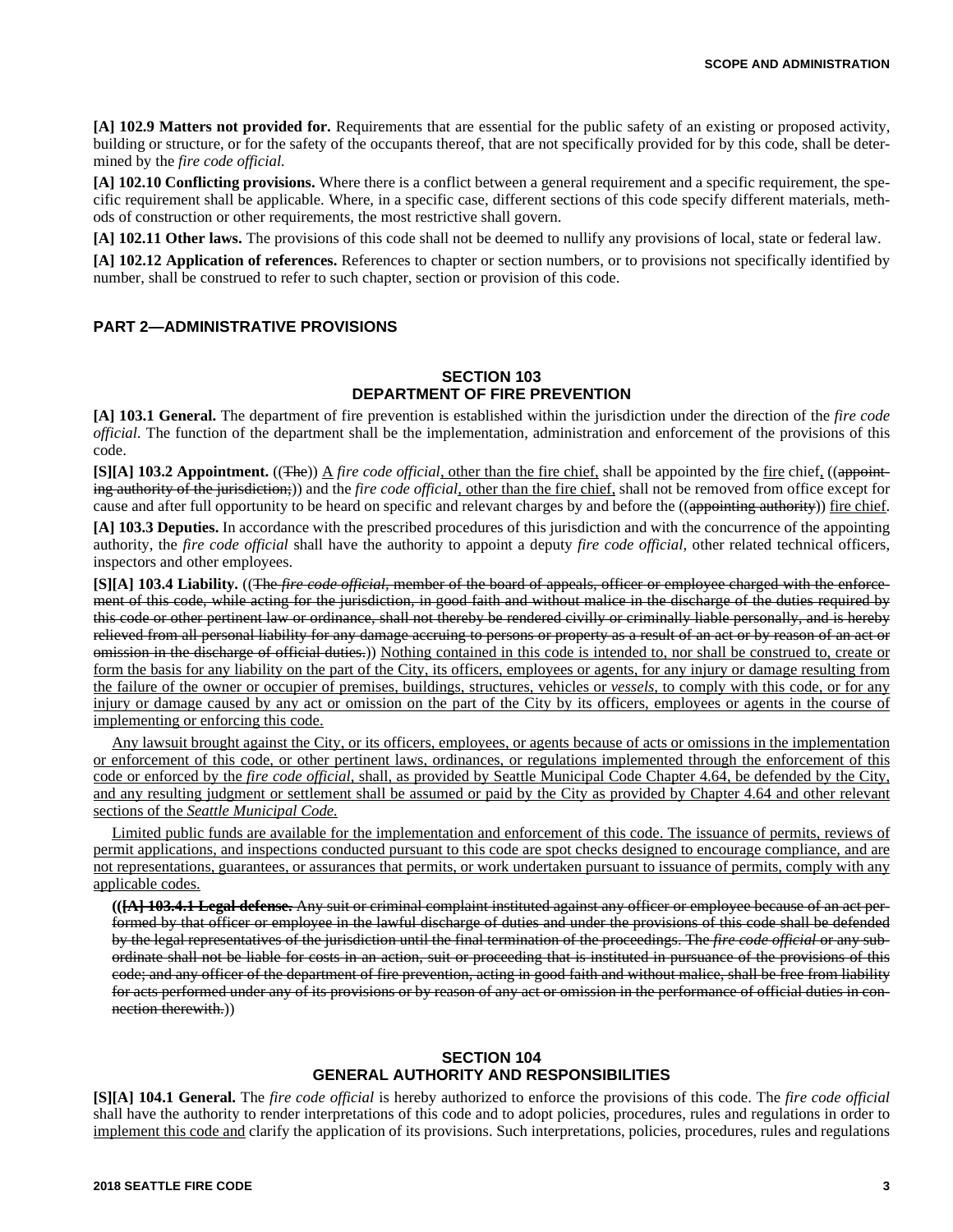shall be in compliance with the intent and purpose of this code. Such policies, procedures, rules and regulations shall not have the effect of waiving requirements specifically provided for in this code.

**[A] 104.2 Applications and permits.** The *fire code official* is authorized to receive applications, review *construction documents* and issue permits for construction regulated by this code, issue permits for operations regulated by this code, inspect the premises for which such permits have been issued and enforce compliance with the provisions of this code.

**[A] 104.3 Right of entry.** Where it is necessary to make an inspection to enforce the provisions of this code, or where the *fire code official* has reasonable cause to believe that there exists in a building or on any premises any conditions or violations of this code that make the building or premises unsafe, dangerous or hazardous, the *fire code official* shall have the authority to enter the building or premises at all reasonable times to inspect or to perform the duties imposed on the *fire code official* by this code. If such building or premises is occupied, the *fire code official* shall present credentials to the occupant and request entry. If such building or premises is unoccupied, the *fire code official* shall first make a reasonable effort to locate the *owner*, the owner's authorized agent or other person having charge or control of the building or premises and request entry. If entry is refused, the *fire code official* has recourse to every remedy provided by law to secure entry.

**[S] 104.3.1 Owner consent.** With the consent of the *owner,* the owner's authorized agent or occupier of a building, premises, *vehicle,* or *vessel,* or pursuant to a lawfully issued warrant, the *fire code official* may enter any building, premises, *vehicle,* or *vessel* at any reasonable time to inspect or to perform the duties authorized by this code.

**[S][A] ((104.3.1)) 104.3.2 Warrant.** ((Where the *fire code official* has first obtained a proper inspection warrant or other remedy provided by law to secure entry, an)) An *owner,* the *owner's* authorized agent or occupant or person having charge, care or control of the building or premises shall not fail or neglect, after ((proper request is made as herein provided)) a warrant is presented to the person, to permit entry therein by the *fire code official* for the purpose of inspection and examination pursuant to this code.

**[A] 104.4 Identification.** The *fire code official* shall carry proper identification when inspecting structures or premises in the performance of duties under this code.

**[S][A] 104.5 Notices and orders.** The *fire code official* is authorized to issue such notices or orders as are required to affect compliance with this code in accordance with Sections  $((110.1 \text{ and } 110.2))$  110, 111 and 112.

**[S][A] 104.6 Official records.** The *fire code official* shall keep official records as required by Sections 104.6.1 through 104.6.4. Such official records shall be retained for not less than 5 years or for as long as the structure or activity to which such records relate remains in existence, unless otherwise provided by other laws or regulations.

**[A] 104.6.1 Approvals.** A record of approvals shall be maintained by the *fire code official* and shall be available for public inspection during business hours in accordance with applicable laws.

**[S][A] 104.6.2 Inspections.** The *fire code official* shall keep a record of ((each inspection made, including notices)) inspections, notices, violations, correction letters, and orders issued, showing the findings and disposition of each.

**104.6.3 Fire records.** The fire department shall keep a record of fires occurring within its jurisdiction and of facts concerning the same, including statistics as to the extent of such fires and the damage caused thereby, together with other information as required by the *fire code official*.

**[S][A] 104.6.4 Administrative.** Application for modification, alternative methods or materials and the final decision of the *fire code official* on any such application shall be in writing and shall be officially recorded in the permanent records of the *fire code official*.

**[A] 104.7 Approved materials and equipment.** Materials, equipment and devices *approved* by the *fire code official* shall be constructed and installed in accordance with such approval.

**[A] 104.7.1 Material and equipment reuse.** Materials, equipment and devices shall not be reused or reinstalled unless such elements have been reconditioned, tested and placed in good and proper working condition and *approved*.

**[A] 104.7.2 Technical assistance.** To determine the acceptability of technologies, processes, products, facilities, materials and uses attending the design, operation or use of a building or premises subject to inspection by the *fire code official*, the *fire code official* is authorized to require the *owner* or owner's authorized agent to provide, without charge to the jurisdiction, a technical opinion and report. The opinion and report shall be prepared by a qualified engineer, specialist, laboratory or fire safety specialty organization acceptable to the *fire code official* and shall analyze the fire safety properties of the design, operation or use of the building or premises and the facilities and appurtenances situated thereon, to recommend necessary changes. The *fire code official* is authorized to require design submittals to be prepared by, and bear the stamp of, a registered design professional.

**[A] 104.8 Modifications.** Where there are practical difficulties involved in carrying out the provisions of this code, the *fire code official* shall have the authority to grant modifications for individual cases, provided that the *fire code official* shall first find that special individual reason makes the strict letter of this code impractical and the modification is in compliance with the intent and purpose of this code and that such modification does not lessen health, life and fire safety requirements. The details of action granting modifications shall be recorded and entered in the files of the department of fire prevention.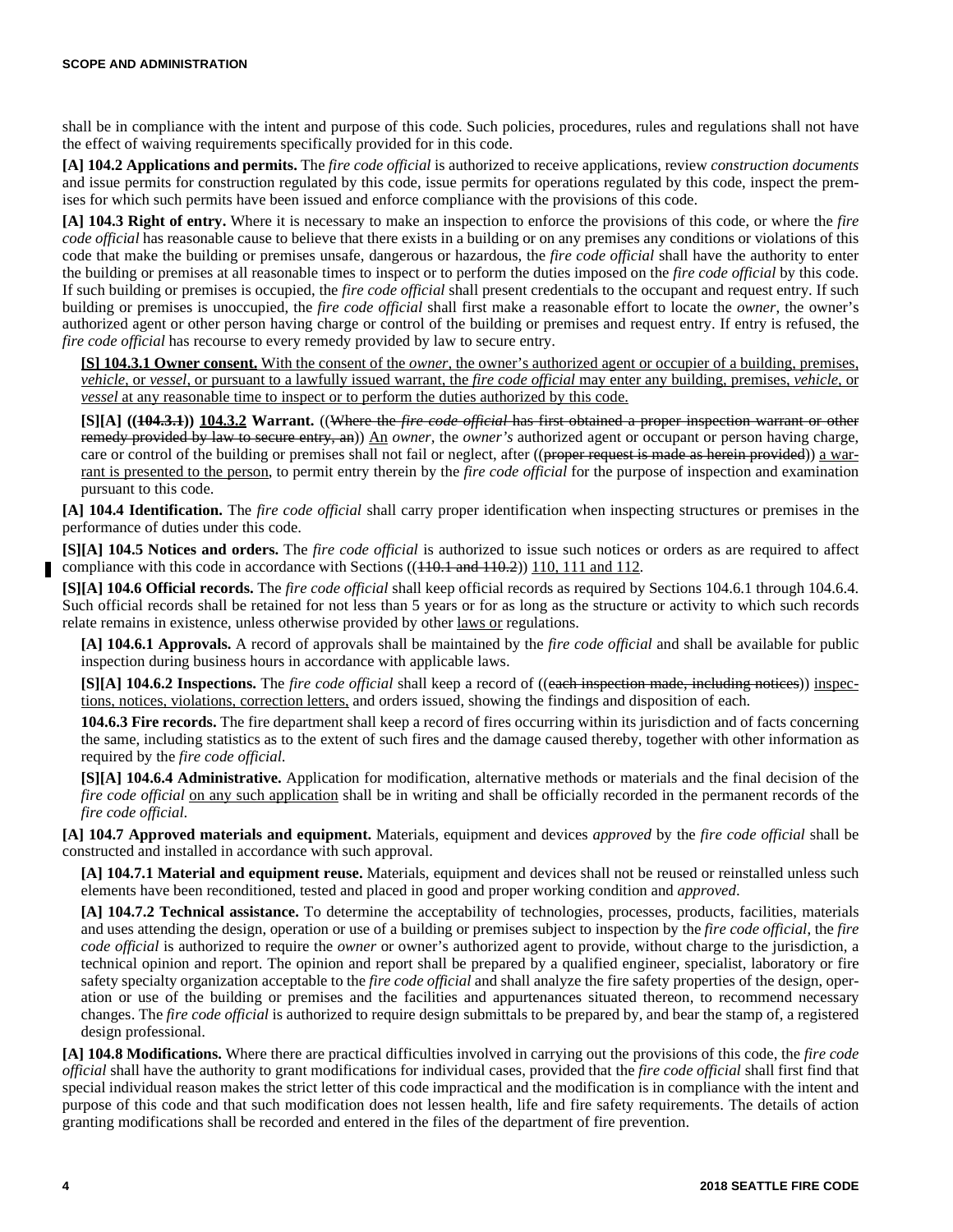**[A] 104.9 Alternative materials, design and methods of construction and equipment.** The provisions of this code are not intended to prevent the installation of any material or to prohibit any design or method of construction not specifically prescribed by this code, provided that any such alternative has been *approved*. An alternative material, design or method of construction shall be approved where the *fire code official* finds that the proposed design is satisfactory and complies with the intent of the provisions of this code, and that the material, method or work offered is, for the purpose intended, not less than the equivalent of that prescribed in this code in quality, strength, effectiveness, *fire resistance*, durability and safety. Where the alternative material, design or method of construction is not approved, the *fire code official* shall respond in writing, stating the reasons why the alternative was not approved.

**[A] 104.9.1 Research reports.** Supporting data, where necessary to assist in the approval of materials or assemblies not specifically provided for in this code, shall consist of valid research reports from *approved* sources.

**[A] 104.9.2 Tests.** Where there is insufficient evidence of compliance with the provisions of this code, or evidence that a material or method does not conform to the requirements of this code, or in order to substantiate claims for alternative materials or methods, the *fire code official* shall have the authority to require tests as evidence of compliance to be made without expense to the jurisdiction. Test methods shall be as specified in this code or by other recognized test standards. In the absence of recognized and accepted test methods, the *fire code official* shall approve the testing procedures. Tests shall be performed by an *approved* agency. Reports of such tests shall be retained by the *fire code official* for the period required for retention of public records.

**[S] 104.10 Fire investigations.** The *fire code official* ((*,*)) or the fire department ((or other responsible authority)) shall have the authority to investigate the cause, origin and circumstances of any fire, explosion or other hazardous condition. Information that could be related to trade secrets or processes shall not be made part of the public record, except as directed by a court of law.

**[S] 104.10.1 Authority of Fire Department fire investigators to exercise powers of police officers.** Members of the Fire Department Fire Investigation Unit (FIU) that have been granted Arson Investigator/Special Police Officer (SPO) commissions by the Chief of the Seattle Police Department in accordance with City of Seattle Ordinance 109759 shall have the powers described in the ordinance and other powers described in this code.

Fire Investigation Unit (FIU) fire investigators are authorized to take immediate charge of all physical evidence relating to the cause of the fire if it appears that such fire is of incendiary or undetermined origin.

**((104.10.1)) 104.10.2 Assistance from other agencies.** Police and other enforcement agencies shall have authority to render necessary assistance in the investigation of fires when requested to do so.

**104.11 Authority at fires and other emergencies.** The fire chief or officer of the fire department in charge at the scene of a fire or other emergency involving the protection of life or property, or any part thereof, shall have the authority to direct such operation as necessary to extinguish or control any fire, perform any rescue operation, investigate the existence of suspected or reported fires, gas leaks or other hazardous conditions or situations, or take any other action necessary in the reasonable performance of duty. In the exercise of such power, the fire chief is authorized to prohibit any person, vehicle, vessel or thing from approaching the scene, and is authorized to remove, or cause to be removed or kept away from the scene, any vehicle, vessel or thing that could impede or interfere with the operations of the fire department and, in the judgment of the fire chief, any person not actually and usefully employed in the extinguishing of such fire or in the preservation of property in the vicinity thereof.

**104.11.1 Barricades.** The fire chief or officer of the fire department in charge at the scene of an emergency is authorized to place ropes, guards, barricades or other obstructions across any street, alley, place or private property in the vicinity of such operation so as to prevent accidents or interference with the lawful efforts of the fire department to manage and control the situation and to handle fire apparatus.

**[S] 104.11.2 Obstructing operations.** Persons shall not obstruct the operations of the fire department in connection with extinguishment or control or investigation of any fire, or actions relative to other emergencies, or disobey any lawful command of the fire chief or officer of the fire department in charge of the emergency, or any part thereof, or any lawful order of a police officer assisting the fire department.

**104.11.3 Systems and devices.** Persons shall not render a system or device inoperative during an emergency unless by direction of the fire chief or fire department official in charge of the incident.

**[S] 104.12 Vehicle impoundment and removal.** The *fire code official* may order the owner or operator to remove from a street or premises, or request that the Seattle Police Department impound, a vehicle under the following conditions:

- 1. The vehicle poses an immediate hazard to public safety; or
- 2. The vehicle is transporting hazardous materials, and is left unattended on a residential street or within 500 feet (152 400 mm) of any building containing a Group A, R, E, or I occupancy, including, but not limited to, any dwelling apartment, hotel, day care, school, hospital, or health care facility; or
- 3. The vehicle contains or is carrying hazardous materials, or flammable or combustible liquids or gases, and is left unattended while transferring such materials, liquids, or gases by means of hose line.

**104.13 Prohibited uses, sales devices.** The *fire code official* may prohibit the use, display, or sale of any device, material, or object that is designed to be used in such a manner as to violate any provisions of this code, or if the use or sale of such consti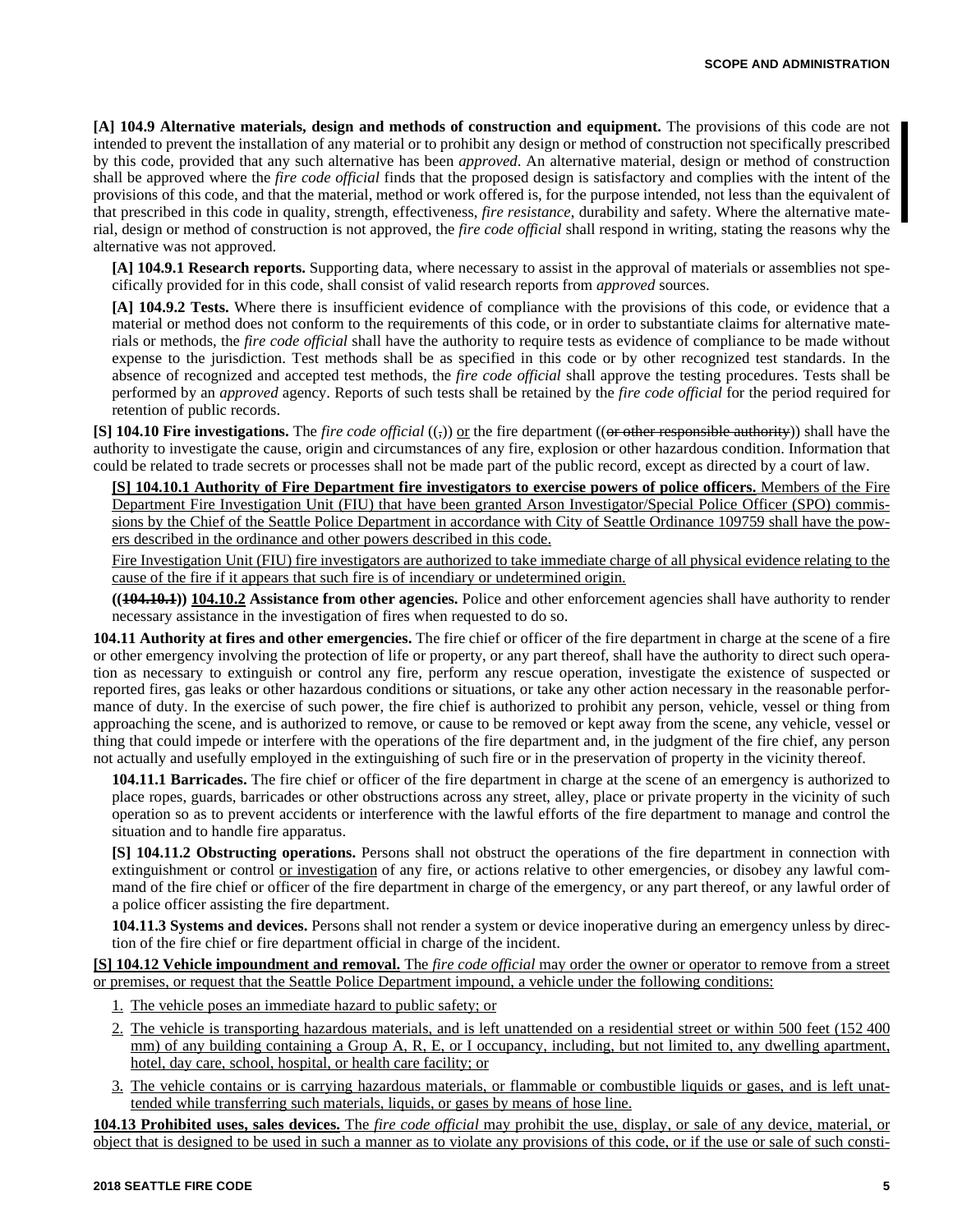tutes a distinct hazard to life or property. Any materials shown by nationally recognized fire test to have a life hazard greater than that indicated by the manufacturer's literature and controlled by building code interior finish regulations or fire code decorative material regulations are either prohibited or shall be installed or used with such additional fire safety features as are necessary to substantially reduce the life hazard.

**104.14 Standby fire personnel and fire watch personnel.** The *fire code official* has the authority to require, at no cost to the jurisdiction, standby fire personnel and/or fire watch personnel if in the opinion of the *fire code official* potentially hazardous conditions or reductions in a life safety feature exist. The *owner,* agent, or lessee shall provide one or more qualified persons, as required and approved, to be on duty. Such standby fire personnel or fire watch personnel shall be subject to the *fire code official's* orders at all times and remain on duty during the times such places are open to the public, when such activity is being conducted, or as required by the *fire code official.* Fire watch personnel are not employees or agents of the city.

### **[S] SECTION 105 PERMITS AND CERTIFICATES**

**[S][A] 105.1 General.** Permits shall be in accordance with Sections 105.1.1 through ((405.7.25)) 105.7.26. Certificates issued by the *fire code official* are revocable in accordance with the provisions of Section 105.5.

**[S][A] 105.1.1 Permits required.** A property owner or owner's authorized agent who intends to conduct an operation or business, or install or modify systems and equipment that are regulated by this code, or to cause any such work to be performed, shall first make application to the *fire code official* and obtain the required permit. Permit fees, if any, may be required to be paid prior to issuance of the permit. Failure to pay the required permit fee may result in cancellation of the permit.

**[S] 105.1.2 Types of permits.** There shall be two types of permits as follows:

- 1. Operational permit. An operational permit allows the applicant to conduct an operation or a business for which a permit is required by Section 105.6 for either:
	- 1.1. A prescribed period.
	- 1.2. Until renewed or revoked.
- 2. ((Construction)) Installation permit. An ((eonstruction)) installation permit allows the applicant to install or modify systems and equipment for which a permit is required by Section 105.7.

**105.1.3 Multiple permits for the same location.** Where more than one permit is required for the same location, the *fire code official* is authorized to consolidate such permits into a single permit provided that each provision is listed in the permit.

**[S][A] 105.1.4 Emergency repairs.** ((Where equipment replacement and repairs must be performed in an emergency situation, the permit application shall be submitted within the next working business day to the *fire code official.*)) If a permit is required by this code before equipment may be replaced or repaired but cannot reasonably be obtained beforehand due to an emergency, the permit application shall be submitted to the *fire code official* the next business day following cessation of the emergency.

**[S][A] 105.1.5 Repairs.** Application or notice to the *fire code official* is not required for ordinary repairs to structures, equipment or systems.  $(\overline{(Such)})$   $\overline{Ordinary}$  repairs  $((shall))$   $\underline{do}$  not include the cutting away of any wall, partition or portion thereof, the removal or change of any required *means of egress*, or rearrangement of parts of a structure affecting ((the)) egress requirements  $((\frac{1}{2} \text{ nor shall}))$  or any repairs  $((\frac{1}{2} \text{ and } \frac{1}{2}))$  including the addition to, alteration of, replacement or relocation of any standpipe, fire protection water supply, *automatic sprinkler system,* fire alarm system or other work affecting fire protection or life safety.

**[S][A] 105.1.6 Annual permit.** Instead of an individual construction permit for each alteration to an already *approved* system or equipment installation, the *fire code official* ((is authorized to)) may issue an annual permit ((on application therefor)) to any person, firm or corporation regularly employing one or more qualified tradespersons in the building, structure or on the premises owned or operated by the applicant for the permit.

**[S][A] 105.1.6.1 Annual permit records.** The person to whom an annual permit is issued shall keep a detailed record of alterations made under such annual permit. The *fire code official* shall have access to such records at all times or such records shall be filed with the *fire code official* as ((designated)) in accordance with applicable laws.

**[A] 105.2 Application.** Application for a permit required by this code shall be made to the *fire code official* in such form and detail as prescribed by the *fire code official*. Applications for permits shall be accompanied by such plans as prescribed by the *fire code official*.

**[S][A] 105.2.1 Refusal to issue permit.** If the application for a permit describes ((a use)) an activity that does not conform to the requirements of this code and other pertinent laws and ordinances, the *fire code official* ((shall)) may not issue a permit, ((but shall)) and may return the application to the applicant with the refusal to issue such permit. Such refusal shall, where requested, be in writing and shall contain the reasons for refusal.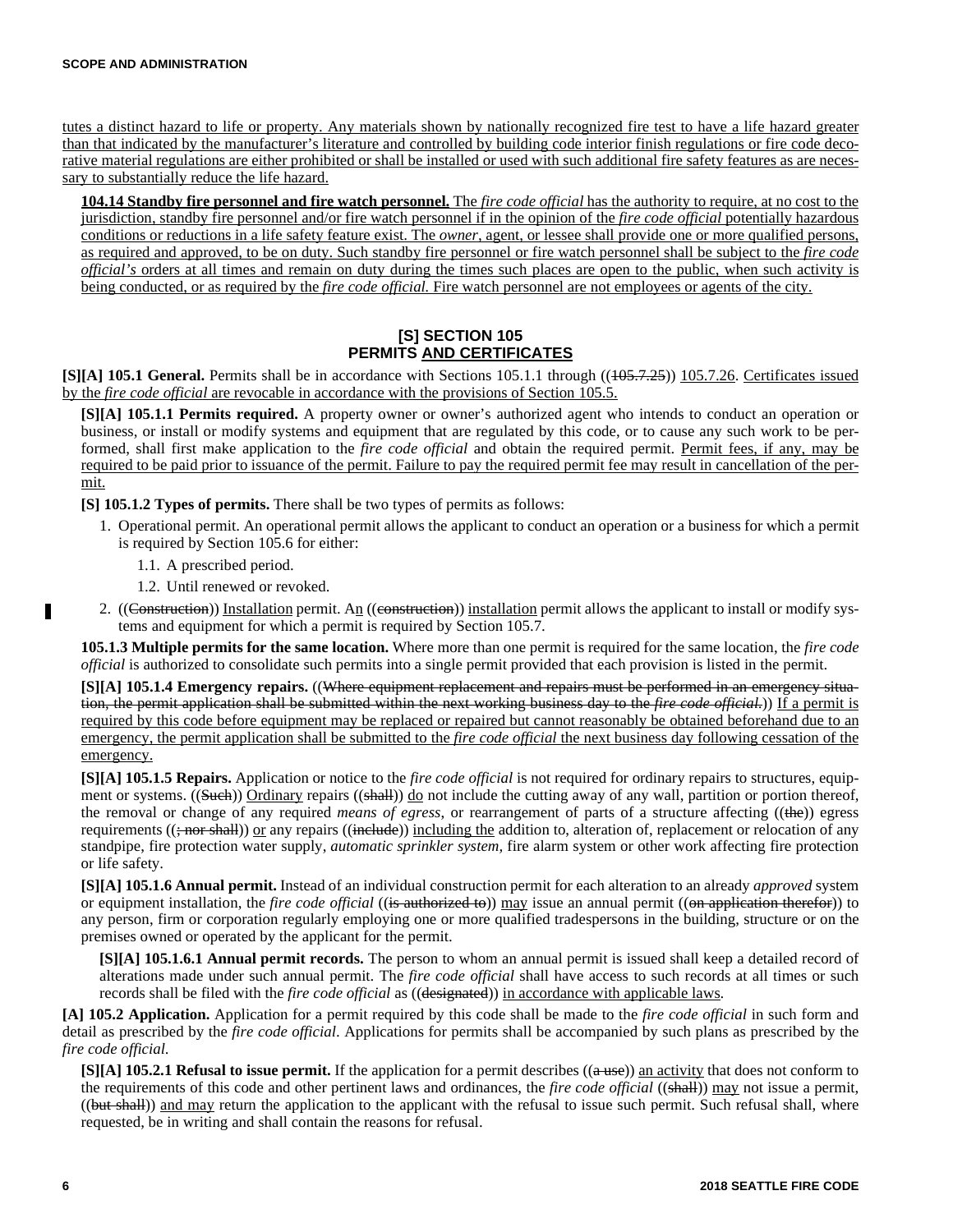**[A] 105.2.2 Inspection authorized.** Before a new operational permit is *approved*, the *fire code official* is authorized to inspect the receptacles, vehicles, buildings, devices, premises, storage spaces or areas to be used to determine compliance with this code or any operational constraints required.

**[A] 105.2.3 Time limitation of application.** An application for a permit for any proposed work or operation shall be deemed to have been abandoned 180 days after the date of filing, unless such application has been diligently prosecuted or a permit shall have been issued; except that the *fire code official* is authorized to grant one or more extensions of time for additional periods not exceeding 90 days each. The extension shall be requested in writing and justifiable cause demonstrated.

**[S][A] 105.2.4 Action on application.** The *fire code official* shall examine or cause to be examined applications for permits and amendments thereto within a reasonable time after filing. If the application or the *construction documents* do not conform to the requirements of pertinent laws, the *fire code official* ((shall)) may reject such application in writing, stating the reasons therefor. If the *fire code official* is satisfied that the proposed work or operation conforms to the requirements of this code and laws and ordinances applicable thereto, the *fire code official* shall issue a permit ((therefor)) as soon as practicable.

**[S][A] 105.3 Conditions of a permit.** The *fire code official* may condition any permit, increasing or decreasing the scope of permitted activity, and/or specifying fire safety provisions in addition to those established by this code, if the *fire code official* deems such conditions necessary to provide reasonable public safety. A permit shall constitute permission to maintain, store or handle materials; or to conduct processes that produce conditions hazardous to life or property; or to install equipment utilized in connection with such activities; or to install or modify any *fire protection system* or equipment or any other construction, equipment installation or modification in accordance with the provisions of this code where a permit is required by Section 105.6 or 105.7. Such permission shall not be construed as authority to violate, cancel or set aside any of the provisions of this code or other applicable regulations or laws of the jurisdiction.

**[A] 105.3.1 Expiration.** An operational permit shall remain in effect until reissued, renewed or revoked, or for such a period of time as specified in the permit. Construction permits shall automatically become invalid unless the work authorized by such permit is commenced within 180 days after its issuance, or if the work authorized by such permit is suspended or abandoned for a period of 180 days after the time the work is commenced. Before such work recommences, a new permit shall be first obtained and the fee to recommence work, if any, shall be one-half the amount required for a new permit for such work, provided that changes have not been made and will not be made in the original construction documents for such work, and provided further that such suspension or abandonment has not exceeded one year. Permits are not transferable and any change in occupancy, operation, tenancy or ownership shall require that a new permit be issued.

**[A] 105.3.2 Extensions.** A permittee holding an unexpired permit shall have the right to apply for an extension of the time within which the permittee will commence work under that permit where work is unable to be commenced within the time required by this section for good and satisfactory reasons. The *fire code official* is authorized to grant, in writing, one or more extensions of the time period of a permit for periods of not more than 180 days each. Such extensions shall be requested by the permit holder in writing and justifiable cause demonstrated.

**[S][A] 105.3.3 ((Occupancy)) Operations prohibited before approval.** ((The building or structure shall not be occupied)) Activities that require an operational permit or installations that require construction permits shall not commence or be used prior to the *fire code official* issuing a permit and conducting associated inspections indicating the applicable provisions of this code have been met.

### **105.3.4 Point of Information**

Approval to occupy a building or structure is granted by the Seattle Department of Construction and Inspections through issuance of a certificate of occupancy or temporary certificate of occupancy. A Fire Department recommendation to issue an occupancy certificate is conditioned upon applicable provisions of this code being met.

**[S][A] 105.3.4 ((Conditional permits)) Temporary certificate of occupancy.** ((Where permits are required and upon the request of a permit applicant, the)) The *fire code official* is authorized to ((issue a conditional permit)) recommend to the *building code official that a temporary certificate of occupancy be issued to occupy the premises or portion thereof before the* entire work or operations on the premises  $((\mathbf{is}))$  are completed, provided that such portion or portions will be occupied safely prior to full completion or installation of equipment and operations without endangering life or public welfare. The *fire code official* shall notify the ((permit applicant)) *building code official* in writing of any limitations or restrictions necessary to keep the ((permit)) occupied area safe. The holder of a ((eonditional permit)) temporary certificate of occupancy shall proceed only to the point for which approval has been given, at the permit holder's own risk and without assurance that approval for the occupancy or the utilization of the entire premises, equipment or operations will be granted.

**[A] 105.3.5 Posting the permit.** Issued permits shall be kept on the premises designated therein at all times and shall be readily available for inspection by the *fire code official*.

**[A] 105.3.6 Compliance with code.** The issuance or granting of a permit shall not be construed to be a permit for, or an approval of, any violation of any of the provisions of this code or of any other ordinance of the jurisdiction. Permits presuming to give authority to violate or cancel the provisions of this code or other ordinances of the jurisdiction shall not be valid. The issuance of a permit based on *construction documents* and other data shall not prevent the *fire code official* from requir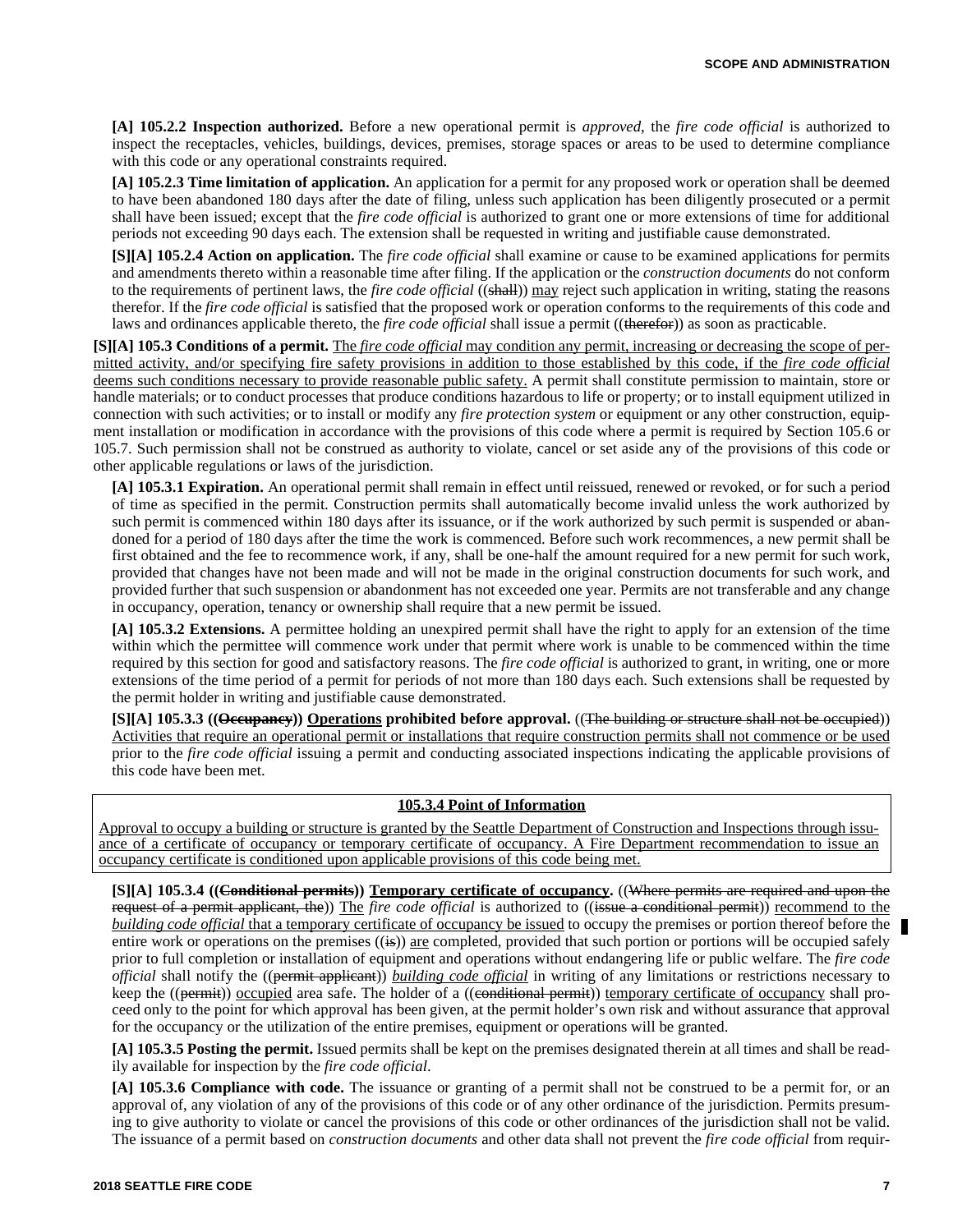ing the correction of errors in the *construction documents* and other data. Any addition to or alteration of *approved construction documents* shall be *approved* in advance by the *fire code official*, as evidenced by the issuance of a new or amended permit.

**[A] 105.3.7 Information on the permit.** The *fire code official* shall issue all permits required by this code on an *approved* form furnished for that purpose. The permit shall contain a general description of the operation or occupancy and its location and any other information required by the *fire code official*. Issued permits shall bear the signature of the *fire code official* or other *approved* legal authorization.

**[A] 105.3.8 Validity of permit.** The issuance or granting of a permit shall not be construed to be a permit for, or an approval of, any violation of any of the provisions of this code or of any other ordinances of the jurisdiction. Permits presuming to give authority to violate or cancel the provisions of this code or other ordinances of the jurisdiction shall not be valid. The issuance of a permit based on *construction documents*, operational documents and other data shall not prevent the *fire code official* from requiring correction of errors in the documents or other data.

**[S] 105.3.9 Liability insurance.** If liability insurance is required by any section of this code as a permit condition or for a license, the applicant shall maintain continuously on file with the *fire code official* for the entire period of the licensed or permitted activity, evidence of "Commercial General Liability" (CGL) insurance coverage with a minimum limit of liability of \$2,000,000 per occurrence and \$2,000,000 general aggregate and \$2,000,000 products-completed operations aggregate. Coverage shall not be subject to a deductible. Such evidence of insurance coverage shall be provided on an Acord Certificate of Liability Insurance or equivalent ("Certificate") issued to "Seattle Fire Department, 301 2nd Ave S., Seattle, WA 98104." This policy shall include an additional insured endorsement in the name of "The City of Seattle" per CG2026 or equivalent. Permittee's insurance will be primary and non-contributory. Copies of these endorsements must be attached to the Certificate. The *fire code official* may increase or decrease the above-stated minimum limits of liability.

If the issuance of a license or permit is conditioned upon obtaining CGL insurance by the applicant for such permit, the policy shall be:

- 1. Issued by an insurance company or companies with a best rating of A-VIII or better and authorized to do business as an insurer in Washington State pursuant to the provisions of RCW Title 48;
- 2. Issued for the purpose of complying with the conditions and requirements of Section 105 of the *Seattle Fire Code;*
- 3. Applicant shall obtain a written obligation on the part of the insurance company to provide written notice to the *fire code official* of at least 30 days of cancellation or non-renewal, except 10 days' notice of cancellation for nonpayment of premium is allowed, or as specified in RCW 48.18.290, if applicable; and
- 4. Subject to approval as to sufficiency and form by the City's Risk Management Division at the request of the *fire code official.*

**[S][A] 105.4 Construction documents.** *Construction documents* shall be in accordance with Sections 105.4.1 through  $((105.4.6))$  105.4.5.

**[S][A] 105.4.1 Submittals.** *Construction documents* and supporting data shall be submitted in ((two)) one or more sets with each application for a permit and in such form and detail as required by the *fire code official*. The *construction documents* shall be prepared by a registered design professional where required by the ((statutes of the jurisdiction in which the project is to be constructed)) *fire code official.*

**Exception:** The *fire code official* is authorized to waive the submission of *construction documents* and supporting data not required to be prepared by a registered design professional if it is found that the nature of the work applied for is such that review of *construction documents* is not necessary to obtain compliance with this code.

**[S][A] 105.4.1.1 Examination of documents.** The *fire code official* ((shall)) may examine or cause to be examined the accompanying *construction documents* and shall ascertain by such examinations whether the work indicated and described is in accordance with the requirements of this code.

**[A] 105.4.2 Information on construction documents.** *Construction documents* shall be drawn to scale on suitable material. Electronic media documents are allowed to be submitted where *approved* by the *fire code official*. *Construction documents* shall be of sufficient clarity to indicate the location, nature and extent of the work proposed and show in detail that it will conform to the provisions of this code and relevant laws, ordinances, rules and regulations as determined by the *fire code official*.

**[A] 105.4.2.1 Fire protection system shop drawings.** Shop drawings for the fire protection system(s) shall be submitted to indicate compliance with this code and the *construction documents*, and shall be *approved* prior to the start of installation. Shop drawings shall contain all information as required by the referenced installation standards in Chapter 9.

**[A] 105.4.3 Applicant responsibility.** It shall be the responsibility of the applicant to ensure that the *construction documents* include all of the fire protection requirements and the shop drawings are complete and in compliance with the applicable codes and standards.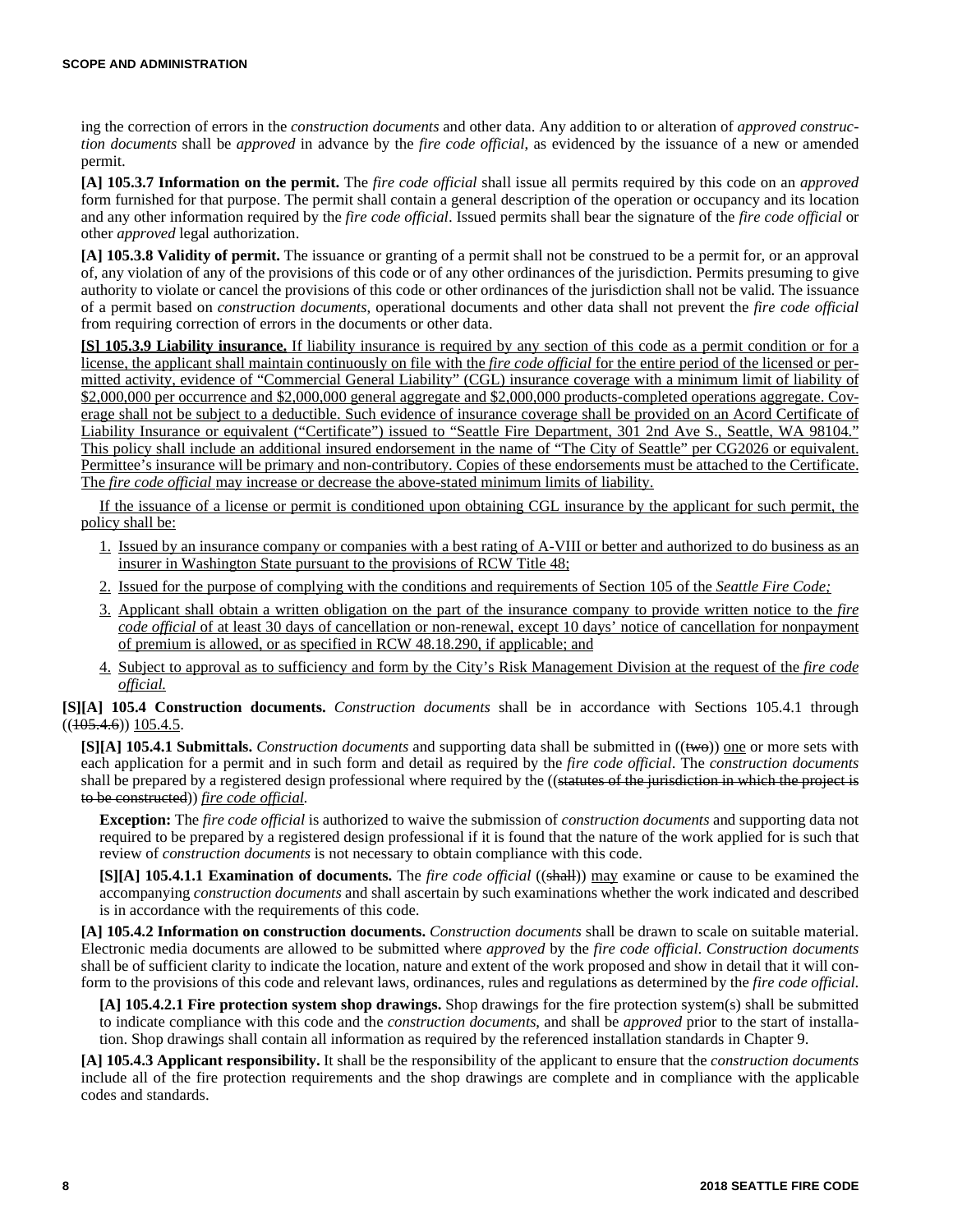**[A] 105.4.4 Approved documents.** *Construction documents approved* by the *fire code official* are *approved* with the intent that such *construction documents* comply in all respects with this code. Review and approval by the *fire code official* shall not relieve the applicant of the responsibility of compliance with this code.

**[S][A] 105.4.4.1 Phased approval.** The *fire code official* is authorized to issue a permit for the construction of part of a structure, system or operation before the *construction documents* for the whole structure, system or operation have been submitted, ((provided that)) if adequate information and detailed statements have been filed complying with pertinent requirements of this code. The holder of such permit for parts of a structure, system or operation shall proceed at the holder's own risk ((with the building operation)) and without assurance that a permit for the entire structure, system or operation will be granted.

**[S][A] 105.4.5 Amended construction documents.** Work shall be installed in accordance with the *approved construction documents,* and when required by the fire code official any changes made during construction that are not in compliance with the *approved construction documents* shall be resubmitted for approval as an amended set of *construction documents*, when required by the *fire code official.*

**[S](([A] 105.4.6 Retention of construction documents.** One set of *construction documents* shall be retained by the *fire code official* for a period of not less than 180 days from date of completion of the permitted work, or as required by state or local laws. One set of *approved construction documents* shall be returned to the applicant, and said set shall be kept on the site of the building or work at all times during which the work authorized thereby is in progress.))

**[S][A] 105.5 Revocation of permits and certificates.** Revocation of permits and certificates shall be in accordance with this section. ((The *fire code official* is authorized to revoke a permit issued under the provisions of this code where it is found by inspection or otherwise that there has been a false statement or misrepresentation as to the material facts in the application or *construction documents* on which the permit or approval was based including, but not limited to, any one of the following:

- 1. The permit is used for a location or establishment other than that for which it was issued.
- 2. The permit is used for a condition or activity other than that listed in the permit.
- 3. Conditions and limitations set forth in the permit have been violated.
- 4. There have been any false statements or misrepresentations as to the material fact in the application for permit or plans submitted or a condition of the permit.
- 5. The permit is used by a different person or firm than the name for which it was issued.
- 6. The permittee failed, refused or neglected to comply with orders or notices duly served in accordance with the provisions of this code within the time provided therein.
- 7. The permit was issued in error or in violation of an ordinance, regulation or this code.))

**[S] 105.5.1 Nonemergency revocations, suspensions and denials of renewals.** In accordance with applicable law, the *fire code official* may revoke or suspend a permit or certificate or deny a request to renew any permit or certificate upon evidence submitted to the *fire code official* that conditions or circumstances have changed so that continued use of the permit or certificate would be unsafe or would violate this code. Such conditions or circumstances include, but are not limited to:

- 1. The permit has been used by a person other than the person to whom the permit was issued;
- 2. The permit has been used for a location other than that for which it was issued;
- 3. Any of the conditions or limitations in the permit or the code have been violated;
- 4. The permittee failed, refused, or neglected to comply within the time provided with orders or notices duly served in accordance with the provisions of this code;
- 5. There has been a false statement or misrepresentation as to a material fact in the application or plans on which the permit or application was based; or
- 6. The permit was issued in error or in violation of any code, regulation or other law.

**[S] 105.5.1.1 Notification.** The permit or certificate holder shall be notified in writing no later than five business days prior to the revocation, suspension or denial of a request to renew such permit or certificate.

**[S] 105.5.1.2 Requesting a hearing.** The permit or certificate holder may request in writing a hearing before the *fire code official* for reconsideration of the decision to revoke, suspend or deny renewal. The request shall be filed with the *fire code official* by 5:00 p.m. of the fifth business day following service of the notice.

**[S] 105.5.1.3 Hearing.** The hearing, if one is requested, shall be held no later than five business days after receipt of the written request.

**[S] 105.5.1.4 Final decision.** The *fire code official* shall issue a final decision, in writing, sustaining, modifying, or withdrawing the initial decision to revoke, suspend or deny a request to renew the permit or certificate no later than the fifth business day following such hearing. Further appeals shall be in accordance with Section 109 of this code.

**[S] 105.5.2 Emergency revocations, suspensions, and denials of requests to renew.** The fire *code official* may revoke, suspend or deny a request to renew a permit or certificate in emergency situations, without providing prior notice to the permit or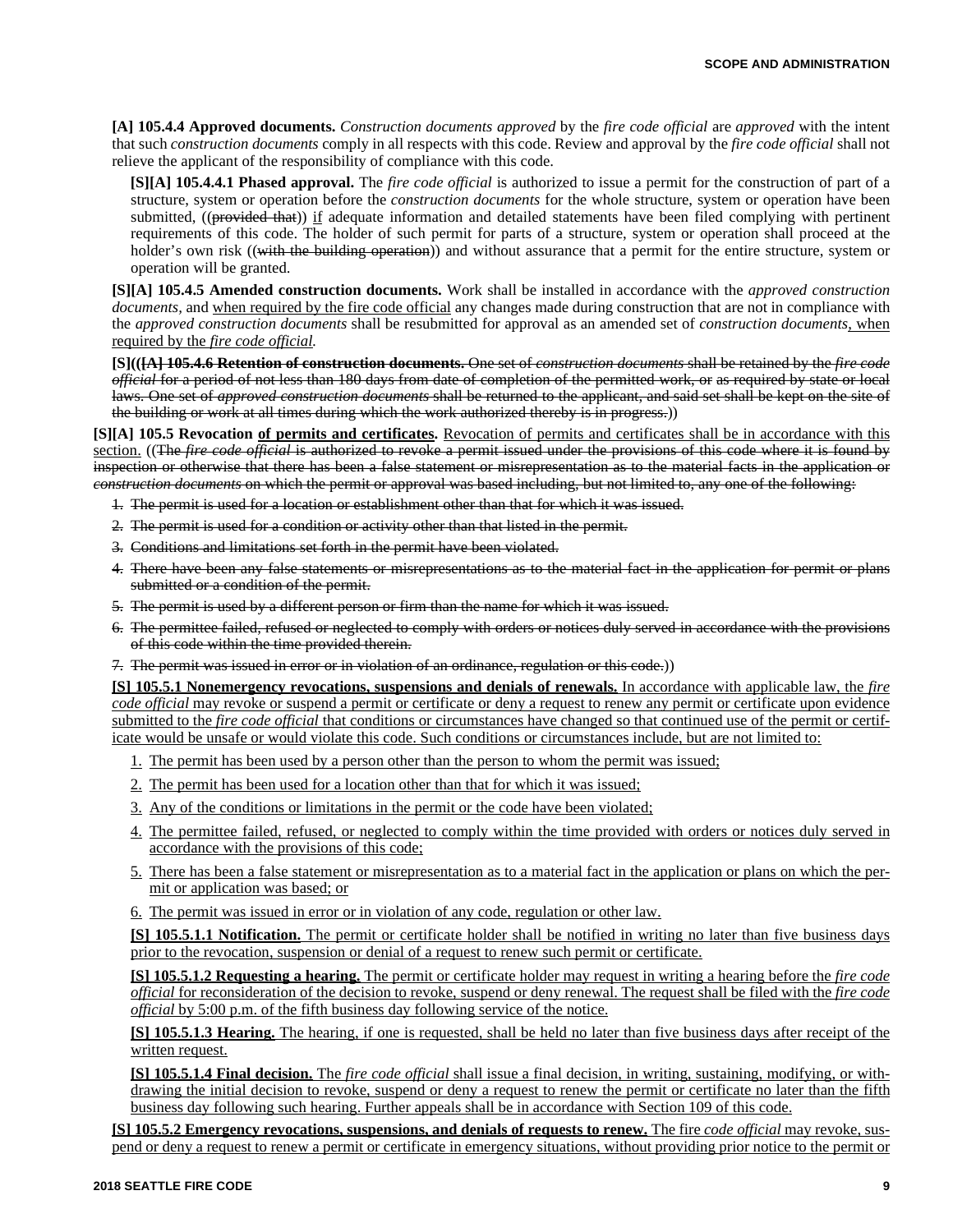certificate holder, if an imminent fire, life-safety, or other hazard regulated by this code exists, and failure to take immediate action may cause imminent harm to humans, domestic animals, livestock, wildlife, or to the immediate or neighboring property, lands, or premises.

**[S] 105.5.2.1 Surrendering permits or certificates.** If such emergency is found to exist and if the *fire code official* revokes, suspends, or refuses to renew a permit or certificate, all certificates and permits shall be surrendered to the *fire code official* or the *fire code official's* authorized representative upon demand.

**[S] 105.5.2.2 Suspending activities.** The activities sanctioned by the suspended or revoked certificates or permits shall be suspended until the *fire code official* finds the emergency no longer exists and reinstates the permit or certificate.

**[S] 105.5.2.3 Requesting an appeal.** Persons whose permits or certificates have been revoked or suspended without notice may appeal the *fire code official's* action by filing a written notice of appeal to the *fire code official* by 5:00 p.m. of the fifth business day following such revocation, suspension or denial or a request to renew a permit or certificate.

**[S] 105.5.2.4 Hearing.** The hearing with the *fire code official* shall be no later than five business days from the receipt of such written appeal.

**[S] 105.5.2.5 Final decision.** The *fire code official* shall issue a final decision in writing, sustaining, modifying, or withdrawing the initial decision to revoke, suspend, or deny a request to renew the certificate or permit no later than the fifth business day following such hearing.

**[S] 105.5.2.6 Further appeals.** Further appeals shall be in accordance with Section 109 of this code.

**[S] 105.6 Required operational permits.** The *fire code official* is authorized to and may issue operational permits for the operations set forth in Sections 105.6.1 through ((105.6.50)) 105.6.54.

**105.6.1 Aerosol products.** An operational permit is required to manufacture, store or handle an aggregate quantity of Level 2 or Level 3 aerosol products in excess of 500 pounds (227 kg) net weight.

**105.6.2 Amusement buildings.** An operational permit is required to operate a special amusement building.

**105.6.3 Aviation facilities.** An operational permit is required to use a Group H or Group S occupancy for aircraft servicing or repair and aircraft fuel-servicing vehicles. Additional permits required by other sections of this code include, but are not limited to, hot work, hazardous materials and flammable or combustible finishes.

**[S] 105.6.4 Bonfires.** An operational permit is required to ignite a bonfire.

**((105.6.4)) 105.6.5 Carnivals and fairs.** An operational permit is required to conduct a carnival or fair.

**((105.6.5)) 105.6.6 Cellulose nitrate film.** An operational permit is required to store, handle or use cellulose nitrate film in a Group A occupancy.

- **((105.6.6)) 105.6.7 Combustible dust-producing operations.** An operational permit is required to operate a grain elevator, flour starch mill, feed mill, or a plant pulverizing aluminum, coal, cocoa, magnesium, spices or sugar, or other operations producing *combustible dusts* as defined in Chapter 2.
- **((105.6.7)) 105.6.8 Combustible fibers.** An operational permit is required for the storage and handling of *combustible fibers* in quantities greater than 100 cubic feet  $(2.8 \text{ m}^3)$ .

**Exception:** A permit is not required for agricultural storage.

**105.6.9 Combustible storage.** An operational permit is required to store in any building or upon any premises class III or higher hazard commodities in excess of 2,500 cubic feet gross volume.

**((105.6.8)) 105.6.10 Compressed gases.** An operational permit is required for the storage, use or handling at *normal temperature and pressure* (NTP) of *compressed gases* in excess of the amounts listed in Table ((105.6.8)) 105.6.10.

**Exception:** Vehicles equipped for and using *compressed gas* as a fuel for propelling the vehicle.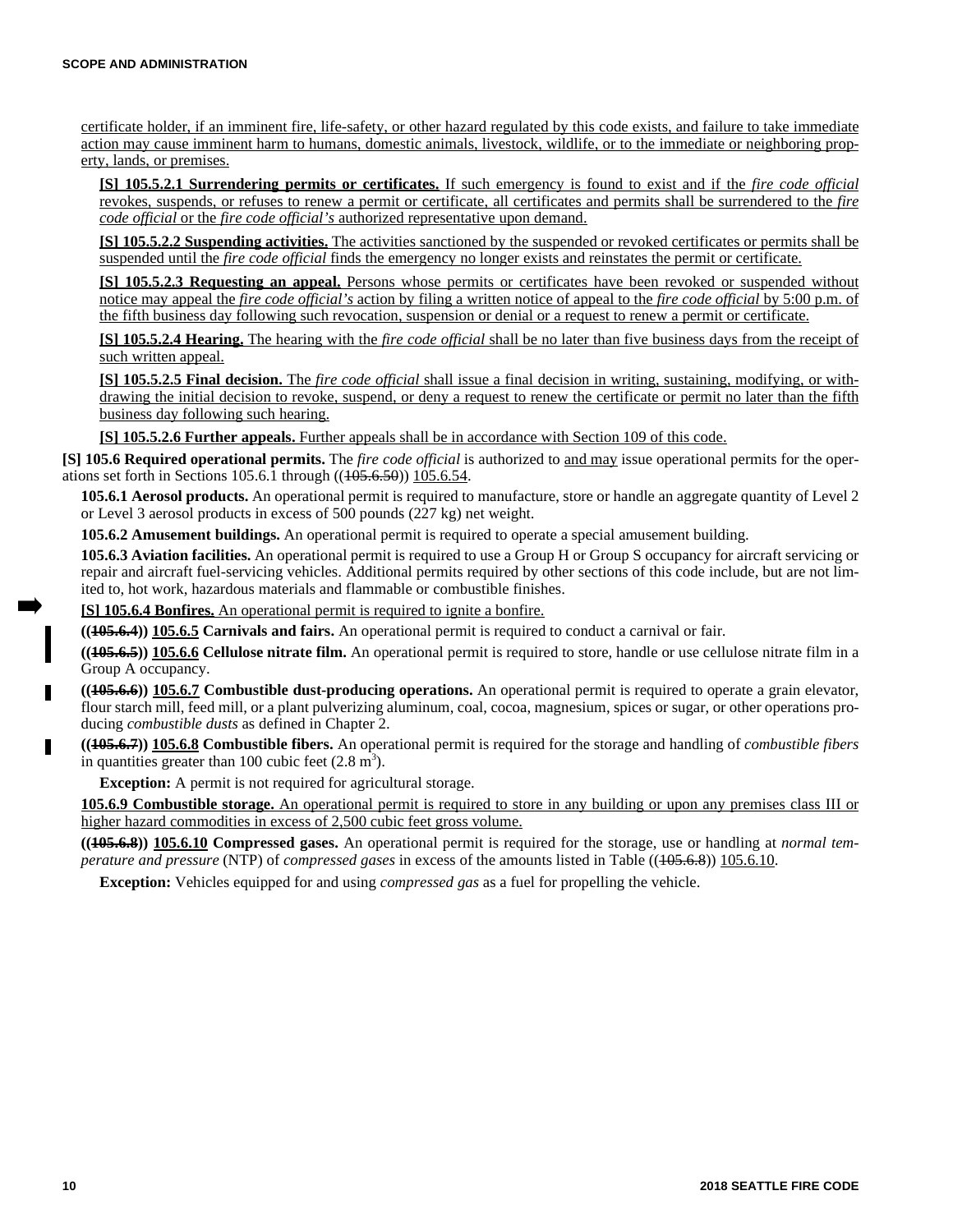#### **TABLE ((105.6.8)) 105.6.10 PERMIT AMOUNTS FOR COMPRESSED GASES**

| <b>TYPE OF GAS</b>                                                                      | <b>AMOUNT</b><br>(cubic feet at NTP) |
|-----------------------------------------------------------------------------------------|--------------------------------------|
| Carbon dioxide used in carbon dioxide enrichment systems                                | 875 (100 lbs.)                       |
| Carbon dioxide used in insulated liquid carbon dioxide beverage dispensing applications | 875 (100 lbs.)                       |
| Corrosive                                                                               | <b>200</b>                           |
| Flammable (except cryogenic fluids and liquefied petroleum gases)                       | 200                                  |
| Highly toxic                                                                            | Any Amount                           |
| Inert and simple asphyxiant                                                             | 6.000                                |
| Oxidizing (including oxygen)                                                            | 504                                  |
| Pyrophoric                                                                              | Any Amount                           |
| Toxic                                                                                   | Any Amount                           |

For SI: 1 cubic foot  $= 0.02832 \text{ m}^3$ .

#### **[S] ((105.6.9)) 105.6.11 Covered and open mall buildings.** An operational permit is required for:

- 1. The placement of retail fixtures and displays, concession equipment, displays of highly combustible goods and similar items in the mall.
- 2. The display of liquid- or gas-fired equipment in the mall.
- 3. The use of open-flame or flame-producing equipment in the mall.
- 4. The use of covered mall buildings for assembly purposes.

**[S] ((105.6.10)) 105.6.12 Cryogenic fluids.** An operational permit is required to produce, store, transport on site, use, handle or dispense *cryogenic fluids* in excess of the amounts listed in Table ((105.6.10)) 105.6.12.

**Exception:** Permits are not required for vehicles equipped for and using *cryogenic fluids* as a fuel for propelling the vehicle or for refrigerating the lading.

#### **TABLE ((105.6.10)) 105.6.12 PERMIT AMOUNTS FOR CRYOGENIC FLUIDS**

| <b>TYPE OF CRYOGENIC FLUID</b>                | <b>INSIDE BUILDING</b><br>(gallons) | <b>OUTSIDE BUILDING</b><br>(gallons) |
|-----------------------------------------------|-------------------------------------|--------------------------------------|
| <b>Flammable</b>                              | More than 1                         | 60                                   |
| Inert                                         | 60                                  | 500                                  |
| Oxidizing (includes oxygen)                   |                                     | 50                                   |
| Physical or health hazard not indicated above | Any Amount                          | Any Amount                           |

For SI: 1 gallon = 3.785 L.

**[S] ((105.6.11)) 105.6.13 Cutting and welding.** An operational permit is required to conduct cutting or welding operations within the jurisdiction. See Section 105.6.25, Hot Work Operations.

**((105.6.12)) 105.6.14 Dry cleaning.** An operational permit is required to engage in the business of dry cleaning or to change to a more hazardous cleaning solvent used in existing dry cleaning equipment.

**((105.6.13)) 105.6.15 Exhibits and trade shows.** An operational permit is required to operate exhibits and trade shows.

**[S] ((105.6.14)) 105.6.16 Explosives.** An operational permit is required for the ((manufacture,)) storage, handling, sale or use of any quantity of *explosives*, *explosive materials*, fireworks or pyrotechnic special effects within the scope of Chapter 56.

**Exception:** Storage in Group R-3 occupancies of smokeless propellant, black powder and small arms primers for personal use, not for resale and in accordance with Section 5606.

### **105.6.16 Point of Information**

The manufacture of *explosives* is prohibited within Seattle City limits.

**((105.6.15)) 105.6.17 Fire hydrants and valves.** An operational permit is required to use or operate fire hydrants or valves intended for fire suppression purposes that are installed on water systems and provided with ready access from a fire apparatus access road that is open to or generally used by the public.

**Exception:** A permit is not required for authorized employees of the water company that supplies the system or the fire department to use or operate fire hydrants or valves.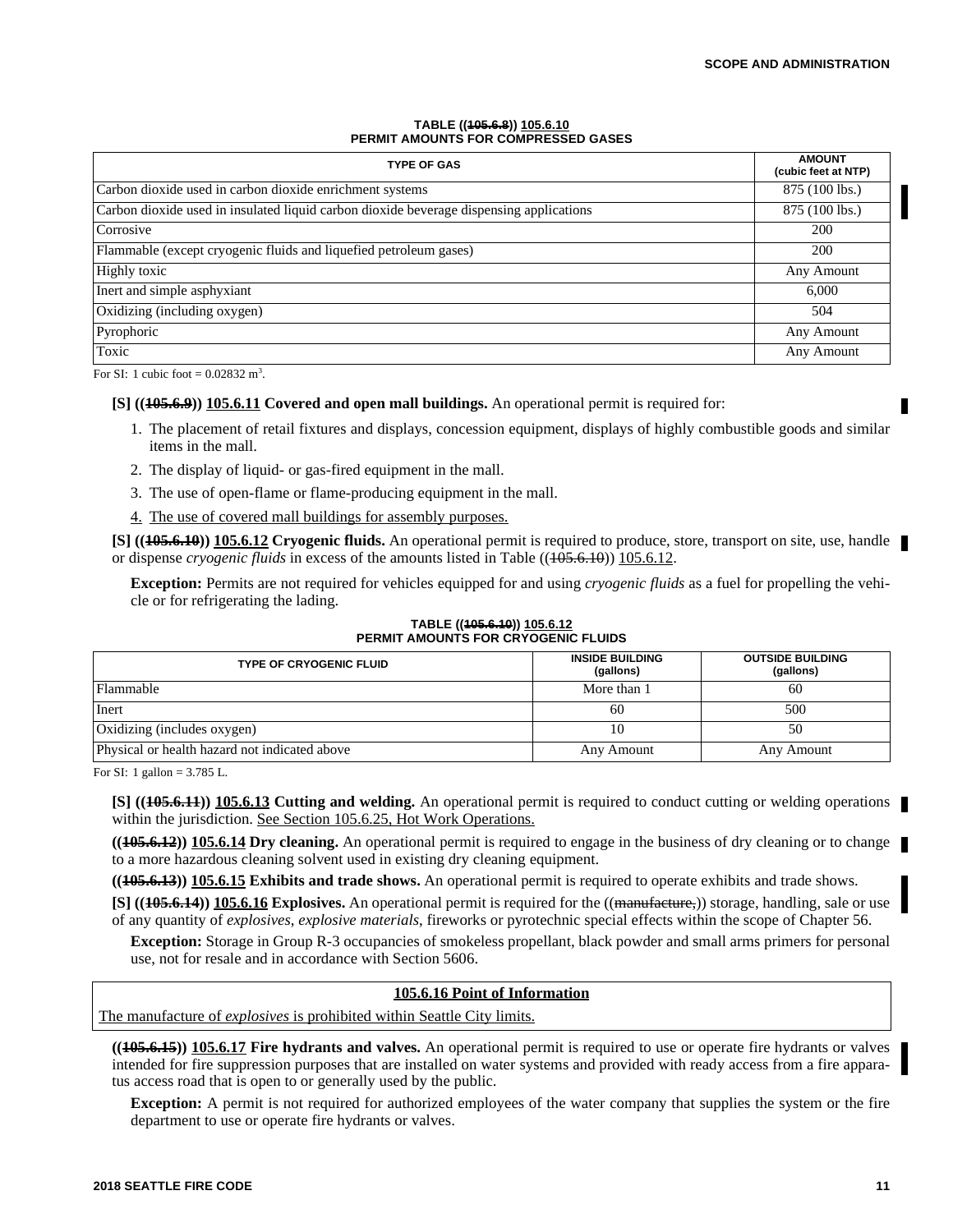### **[S] ((105.6.16)) 105.6.18 Flammable and combustible liquids.** An operational permit is required:

- 1. To use or operate a pipeline for the transportation within facilities of flammable or *combustible liquids*. This requirement shall not apply to the off-site transportation in pipelines regulated by the Department of Transportation (DOTn) nor does it apply to piping systems.
- 2. To store, handle or use Class I liquids in excess of 5 gallons (19 L) in a building or in excess of 10 gallons (37.9 L) outside of a building, except that a permit is not required for the following:
	- 2.1. The storage or use of Class I liquids in the fuel tank of a motor vehicle, aircraft, motorboat, mobile power plant or mobile heating plant, or storage of *approved* portable motor boat fuel containers of 6 gallons or less individual capacity and 12 gallons aggregate capacity, unless such storage, in the opinion of the *fire code official*, would cause an unsafe condition.
	- 2.2. The storage or use of paints, oils, varnishes or similar flammable mixtures where such liquids are stored for maintenance, painting or similar purposes for a period of not more than 30 days.
- 3. To store, handle or use Class II or Class IIIA liquids in excess of 25 gallons (95 L) in a building or in excess of 60 gallons (227 L) outside a building, except for fuel oil used in connection with oil-burning equipment.
- 4. To store, handle or use Class IIIB liquids in tanks or portable tanks for fueling motor vehicles at motor fuel-dispensing facilities or where connected to fuel-burning equipment.

**Exception:** Fuel oil and used motor oil used for space heating or water heating.

- 5. To remove Class I or II liquids from an underground storage tank used for fueling motor vehicles by any means other than the *approved*, stationary on-site pumps normally used for dispensing purposes.
- 6. To operate tank vehicles, equipment, tanks, plants, terminals, wells, fuel-dispensing stations, refineries, distilleries and similar facilities where flammable and *combustible liquids* are produced, processed, transported, stored, dispensed or used.
- 7. To place temporarily out of service (for more than 90 days) an underground, protected above-ground or above-ground flammable or *combustible liquid* tank.
- 8. To change the type of contents stored in a flammable or *combustible liquid* tank to a material that poses a greater hazard than that for which the tank was designed and constructed.
- 9. To manufacture, process, blend or refine flammable or *combustible liquids*.
- 10. To engage in the dispensing of liquid fuels into the fuel tanks of motor vehicles at commercial, industrial, governmental or manufacturing establishments in accordance with Section 5706.5.4 or to engage in on-demand mobile fueling operations in accordance with Section 5707.
- 11. To utilize a site for the dispensing of liquid fuels from tank vehicles into the fuel tanks of motor vehicles, marine craft and other special equipment at commercial, industrial, governmental or manufacturing establishments in accordance with Section 5706.5.4 or, where required by the fire code official, to utilize a site for on-demand mobile fueling operations in accordance with Section 5707.
- 12. To engage in the business of removing, abandoning, or otherwise disposing of residential heating oil tanks.

**((105.6.17)) 105.6.19 Floor finishing.** An operational permit is required for floor finishing or surfacing operations exceeding 350 square feet  $(33 \text{ m}^2)$  using Class I or Class II liquids.

**((105.6.18)) 105.6.20 Fruit and crop ripening.** An operational permit is required to operate a fruit- or crop-ripening facility or conduct a fruit-ripening process using ethylene gas.

**[S] ((105.6.19)) 105.6.21 Fumigation and insecticidal fogging.** An operational permit is required to operate a business of fumigation or insecticidal fogging, and to maintain a room, vault, freight container, or chamber in which a toxic or flammable fumigant is used.

**((105.6.20)) 105.6.22 Hazardous materials.** An operational permit is required to store, transport on site, dispense, use or handle hazardous materials in excess of the amounts listed in Table  $((105.6.20))$  105.6.22.

п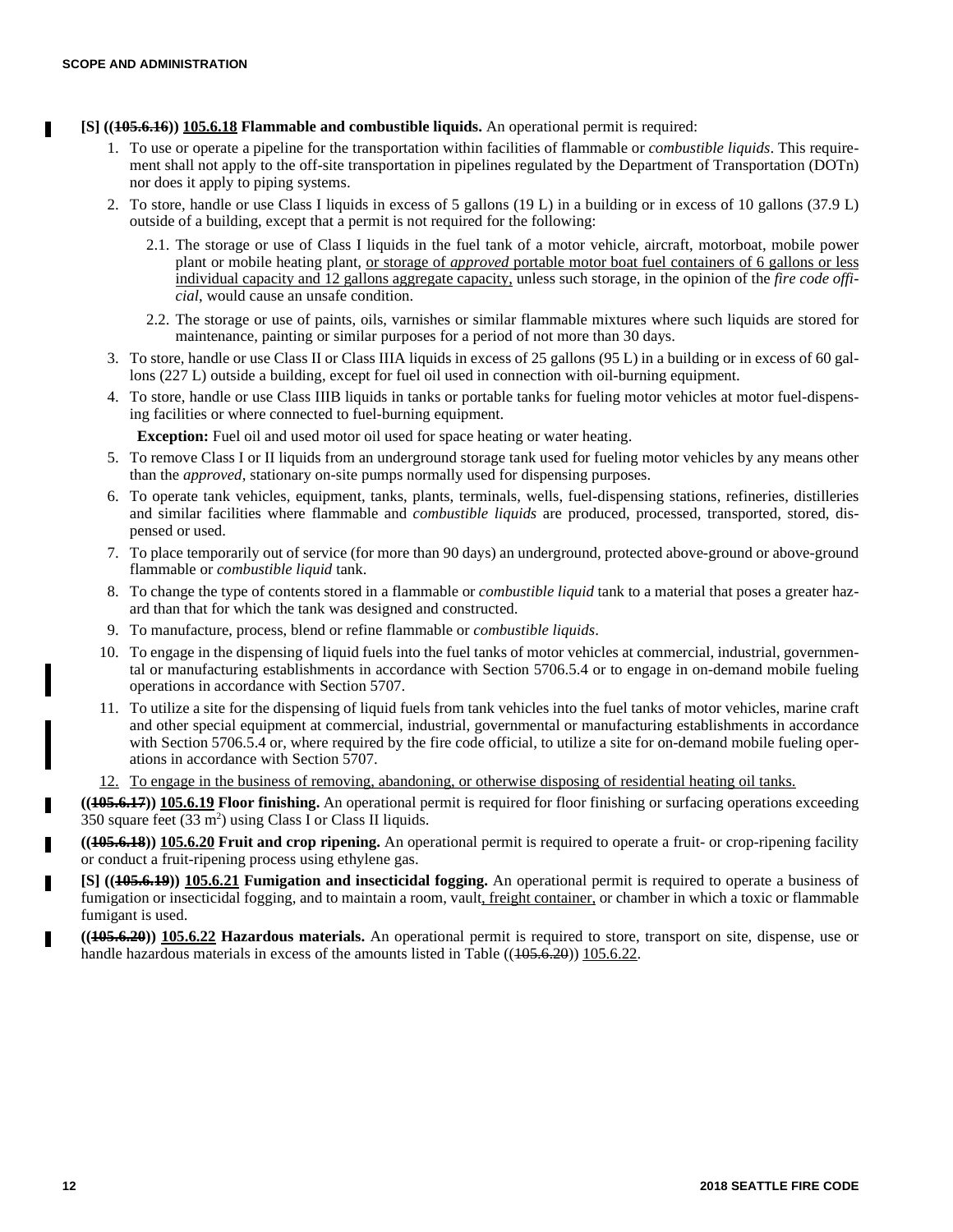| <b>TYPE OF MATERIAL</b>       | <b>AMOUNT</b>                                   |
|-------------------------------|-------------------------------------------------|
| Combustible liquids           | See Section ((405.6.16)) 105.6.18               |
| Corrosive materials           |                                                 |
| Gases                         | See Section ((105.6.8)) 105.6.10                |
| Liquids                       | 55 gallons                                      |
| Solids                        | 1000 pounds                                     |
|                               |                                                 |
| Explosive materials           | See Section ((105.6.14)) 105.6.16               |
| Flammable materials           |                                                 |
| Gases                         | See Section ((405.6.8)) 105.6.10                |
| Liquids<br>Solids             | See Section ((105.6.16)) 105.6.18<br>100 pounds |
|                               |                                                 |
| Highly toxic materials        |                                                 |
| Gases                         | See Section ((405.6.8)) 105.6.10                |
| Liquids                       | Any Amount                                      |
| Solids                        | Any Amount                                      |
| Organic peroxides             |                                                 |
| Liquids                       |                                                 |
| Class I                       | Any Amount                                      |
| Class II                      | Any Amount                                      |
| Class III                     | 1 gallon                                        |
| Class IV                      | 2 gallons                                       |
| Class V                       | No Permit Required                              |
| Solids<br>Class I             |                                                 |
| Class II                      | Any Amount                                      |
| Class III                     | Any Amount<br>10 pounds                         |
| Class IV                      | 20 pounds                                       |
| Class V                       | No Permit Required                              |
|                               |                                                 |
| Oxidizing materials           |                                                 |
| Gases                         | See Section ((405.6.8)) 105.6.10                |
| Liquids                       |                                                 |
| Class 4<br>Class 3            | Any Amount<br>1 gallons <sup>a</sup>            |
| Class 2                       | 10 gallons                                      |
| Class 1                       | 55 gallons                                      |
| Solids                        |                                                 |
| Class 4                       | Any Amount                                      |
| Class 3                       | $10$ pounds <sup>b</sup>                        |
| Class 2                       | $100$ pounds                                    |
| Class <sub>1</sub>            | 500 pounds                                      |
| Pyrophoric materials          |                                                 |
| Gases                         | Any Amount                                      |
| Liquids                       | Any Amount                                      |
| Solids                        | Any Amount                                      |
| Toxic materials               |                                                 |
| Gases                         | See Section ((405.6.8)) 105.6.10                |
| Liquids                       | 10 gallons                                      |
| Solids                        | 100 pounds                                      |
| Unstable (reactive) materials |                                                 |
| Liquids                       |                                                 |
| Class 4                       | Any Amount                                      |
| Class 3                       | Any Amount                                      |
| Class 2                       | 5 gallons                                       |
| Class 1                       | 10 gallons                                      |
| Solids                        |                                                 |
| Class 4                       | Any Amount                                      |
| Class 3                       | Any Amount                                      |
| Class 2                       | 50 pounds                                       |
| Class 1                       | 100 pounds                                      |

#### **TABLE ((105.6.20)) 105.6.22 PERMIT AMOUNTS FOR HAZARDOUS MATERIALS**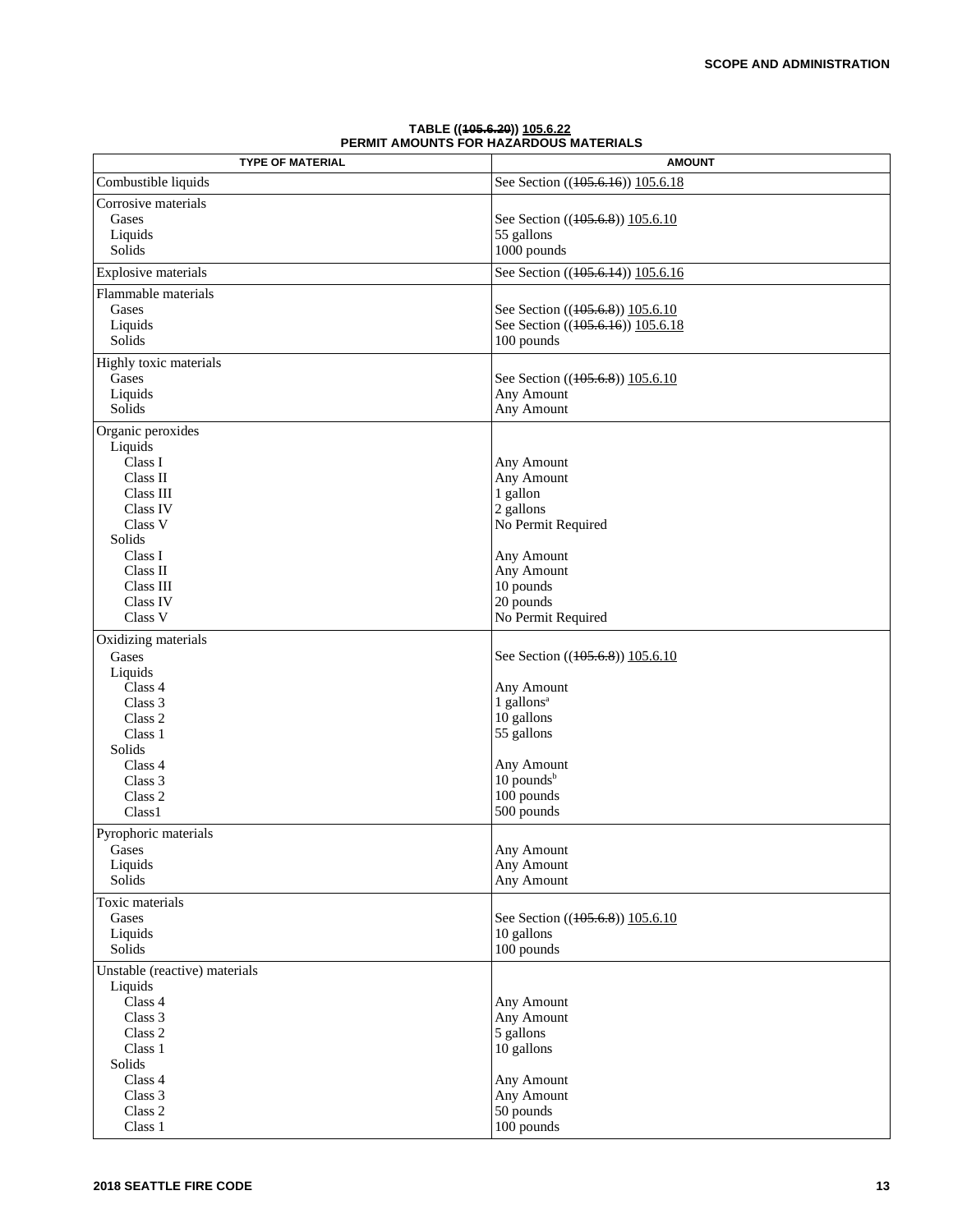| PERMIT AMOUNTS FOR HAZARDOUS MATERIALS |               |  |
|----------------------------------------|---------------|--|
| <b>TYPE OF MATERIAL</b>                | <b>AMOUNT</b> |  |
| Water-reactive materials               |               |  |
| Liquids                                |               |  |
| Class 3                                | Any Amount    |  |
| Class 2                                | 5 gallons     |  |
| Class 1                                | 55 gallons    |  |
| Solids                                 |               |  |
| Class 3                                | Any Amount    |  |
| Class 2                                | 50 pounds     |  |
| Class 1                                | 500 pounds    |  |
|                                        |               |  |

#### **TABLE ((105.6.20)) 105.6.22—continued PERMIT AMOUNTS FOR HAZARDOUS MATERIALS**

For SI: 1 gallon =  $3.785$  L, 1 pound =  $0.454$  kg.

a. 20 gallons where Table 5003.1.1(1) Note k applies and hazard identification signs in accordance with Section 5003.5 are provided for quantities of 20 gallons or less.

b. 200 pounds where Table 5003.1.1(1) Note k applies and hazard identification signs in accordance with Section 5003.5 are provided for quantities of 200 pounds or less.

**((105.6.21)) 105.6.23 HPM facilities.** An operational permit is required to store, handle or use hazardous production materials.

**((105.6.22)) 105.6.24 High-piled storage.** An operational permit is required to use a building or portion thereof with more than 500 square feet  $(46 \text{ m}^2)$ , including aisles, of *high-piled storage*.

**[S] ((105.6.23)) 105.6.25 Hot work operations.** An operational permit is required for hot work including, but not limited to:

- 1. Public exhibitions and demonstrations where hot work is conducted.
- 2. Use of portable hot work equipment. ((inside a structure.))

**Exception:** ((Work that is conducted under a construction permit.)) Approved self-contained torch assemblies or similar appliances using LP-gas in accordance with the following:

- a. LP-gas cylinders that comply with UL 147A, Standard for Nonrefillable (Disposable) Type Fuel Gas Cylinder Assemblies.
- b. LP-gas cylinders that have a maximum water capacity of  $2.7$  lb  $(1.2 \text{ kg})$ .
- c. The maximum aggregate water capacity of LP-gas cylinders in storage (e.g., not connected for use) and use does not exceed 2.7 lb (1.2 kg) per control area.
- 3. Fixed-site hot work equipment, such as welding booths.
- 4. Hot work conducted within a wildfire risk area.
- 5. Application of roof coverings with the use of an open-flame device.
- 6. Where *approved*, the *fire code official* shall issue a permit to carry out a hot work program. This program allows *approved* personnel to regulate their facility's hot work operations. The *approved* personnel shall be trained in the fire safety aspects denoted in this chapter and shall be responsible for issuing permits requiring compliance with the requirements found in Chapter 35. These permits shall be issued only to their employees or hot work operations under their supervision.
- 7. Hot work on storage tanks, piping and associated systems containing or previously containing flammable or combustible liquids, or other hazardous materials that could present a fire or explosion hazard.
- 8. Hot work on *vessels.*
- **((105.6.24)) 105.6.26 Industrial ovens.** An operational permit is required for operation of industrial ovens regulated by Chapter 30.
- **((105.6.25)) 105.6.27 Lumber yards and woodworking plants.** An operational permit is required for the storage or processing of lumber exceeding 100,000 board feet  $(8,333 \text{ ft}^3)$   $(236 \text{ m}^3)$ .
- **((105.6.26)) 105.6.28 Liquid- or gas-fueled vehicles or equipment in assembly buildings.** An operational permit is required to display, operate or demonstrate liquid- or gas-fueled vehicles or equipment in assembly buildings.
- **[S] ((105.6.27)) 105.6.29 LP-gas.** An operational permit is required for:
	- 1. Storage and use of LP-gas.

### **Exceptions:**

1. A permit is not required for individual containers with a 500-gallon (1893 L) water capacity or less or multiple container systems having an aggregate quantity not exceeding 500 gallons (1893 L), serving occupancies in Group R-3.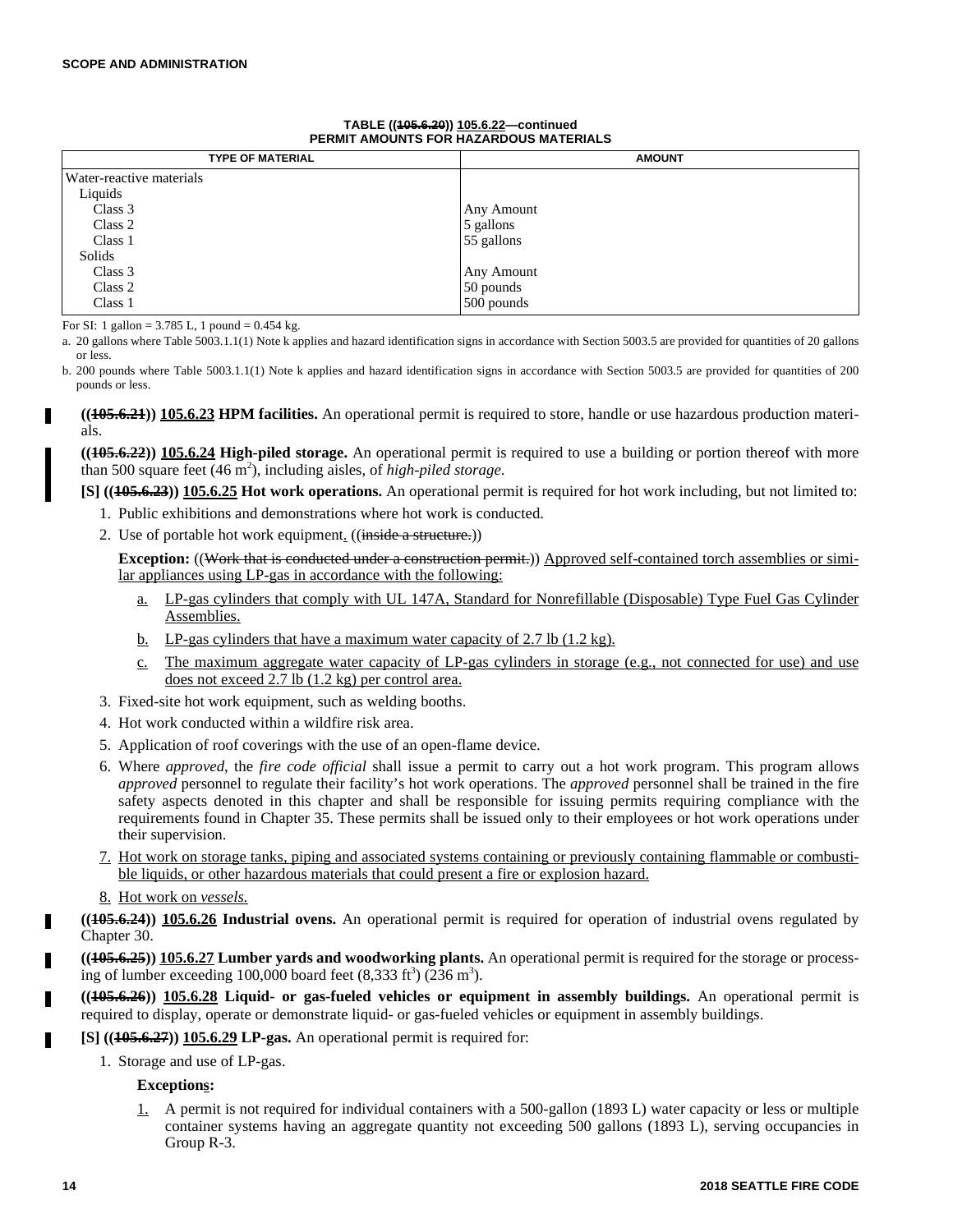- 2. A permit is not required for LP-gas containers having a water capacity not exceeding 48 pounds [nominal 20] pounds (9 kg) LP-gas] connected to a LP-gas grill unless located at a public assembly or on a public way, or if used for commercial purposes.
- 3. A permit is not required for storage of up to three spare forklift containers each having a maximum individual water capacity of 104 pounds (10 gallons LP-gas).
- 2. Operation of cargo tankers that transport LP-gas.

**((105.6.28)) 105.6.30 Magnesium.** An operational permit is required to melt, cast, heat treat or grind more than 10 pounds (4.54 kg) of magnesium.

**[S] ((105.6.29 Miscellaneous combustible storage.** An operational permit is required to store in any building or on any premises in excess of 2,500 cubic feet (71 m<sup>3</sup>) gross volume of combustible empty packing cases, boxes, barrels or similar containers, combustible pallets, rubber tires, rubber, cork or similar combustible material.))

**[S] 105.6.31 Marine terminal and container freight stations.** An annual operational permit is required to handle or temporarily locate containers, tanks, or cylinders of hazardous materials at marine terminals and container freight stations located within the Seattle city limits.

**[W][S] ((105.6.30)) 105.6.32 Mobile food preparation vehicles.** A permit is required for mobile food preparation vehicles equipped with appliances that produce smoke or grease-laden vapors or utilize LP-gas systems or CNG systems.

**((105.6.31)) 105.6.33 Motor fuel-dispensing facilities.** An operational permit is required for the operation of automotive, marine and fleet motor fuel-dispensing facilities.

**[S] ((105.6.32)) 105.6.34 Open burning.** ((An operational permit is required for the kindling or maintaining of an open fire or a fire on any public street, alley, road, or other public or private ground. Instructions and stipulations of the permit shall be adhered to.)) Open burning is prohibited in the city of Seattle.

### **((Exception:** *Recreational fires*.))

**((105.6.33)) 105.6.35 Open flames and torches.** An operational permit is required to remove paint with a torch; or to use a torch or open-flame device in a wildfire risk area.

**[S] ((105.6.34)) 105.6.36 ((Open flames and candles)) Candles.** An operational permit is required to use open flames or candles in connection with assembly areas, dining areas of restaurants or drinking establishments.

**Exception:** A separate open flame and candle permit is not required at a facility with a valid place of assembly permit.

**[S] 105.6.37 Open flames, open flame devices and flame effects before an audience.** An operational permit is required to use of open flames, open flame devices, flame effects, fire or burning before an audience in connection with Group A, B or E occupancies, covered malls and outdoor assembly events.

**Exception:** A permit is not required for the use of flame effects outdoors, unless located at an outdoor assembly event.

**((105.6.35)) 105.6.38 Organic coatings.** An operational permit is required for any organic-coating manufacturing operation producing more than 1 gallon (4 L) of an organic coating in one day.

**[S] ((105.6.36)) 105.6.39 Outdoor assembly event.** An operational permit is required to conduct an *outdoor assembly event.* ((where planned attendance exceeds 1,000 persons.))

**[S] ((105.6.37)) 105.6.40 Places of assembly.** An operational permit is required to operate a place of assembly with an occupant load of 100 or more.

**((105.6.38)) 105.6.41 Plant extraction systems.** An operational permit is required to use plant extraction systems.

**((105.6.39)) 105.6.42 Private fire hydrants.** An operational permit is required for the removal from service, use or operation of private fire hydrants.

**Exception:** A permit is not required for private industry with trained maintenance personnel, private fire brigade or fire departments to maintain, test and use private hydrants.

**((105.6.40)) 105.6.43 Pyrotechnic special effects material.** An operational permit is required for use and handling of pyrotechnic special effects material.

**((105.6.41)) 105.6.44 Pyroxylin plastics.** An operational permit is required for storage or handling of more than 25 pounds (11 kg) of cellulose nitrate (pyroxylin) plastics, and for the assembly or manufacture of articles involving pyroxylin plastics.

**[S] ((105.6.42)) 105.6.45 Refrigeration equipment.** An operational permit is required to operate a mechanical refrigeration unit or system regulated by Chapter 6.

**Exception:** Refrigeration systems that have a valid annual mechanical permit from the Seattle Department of Construction and Inspections.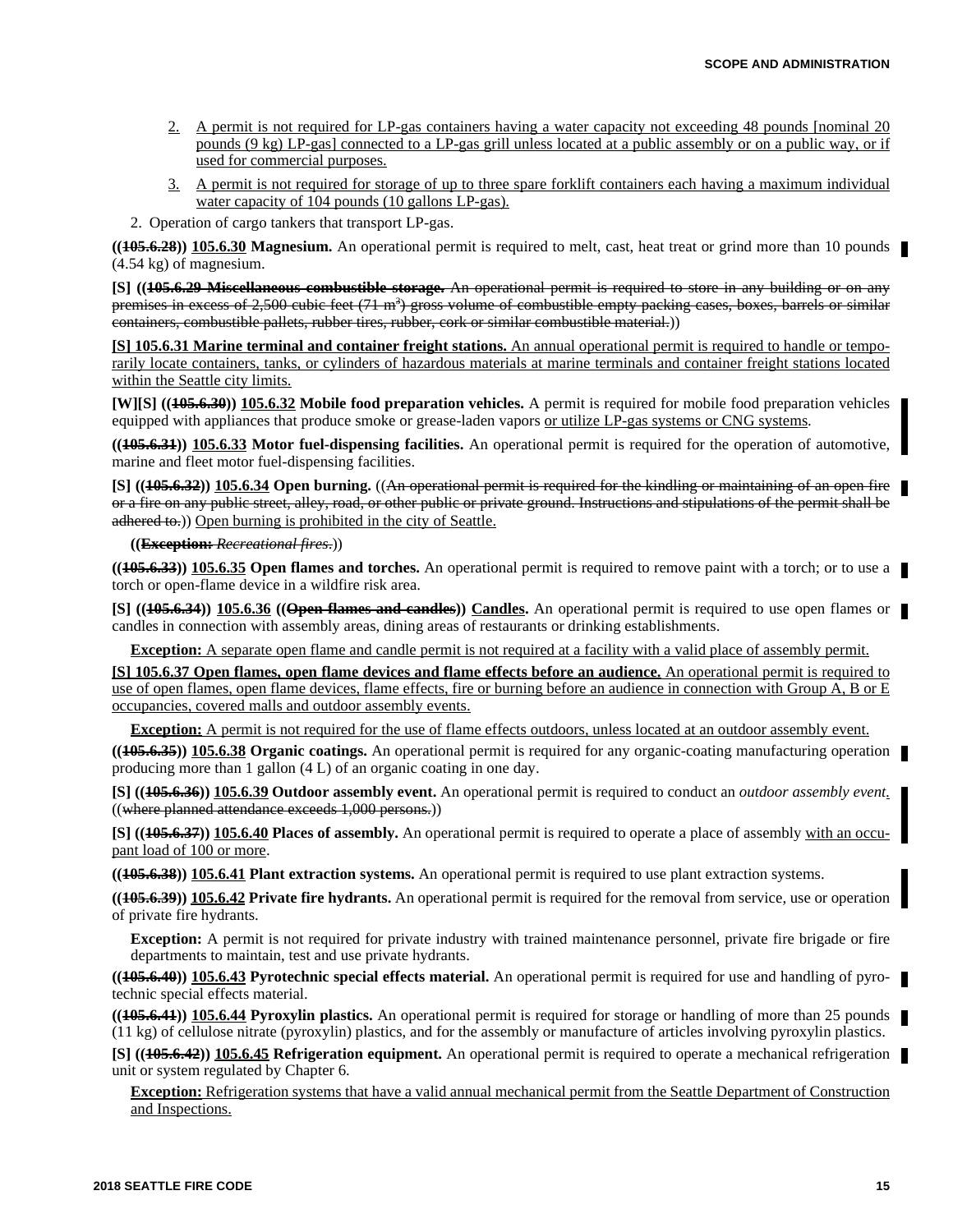**((105.6.43)) 105.6.46 Repair garages. ((and motor fuel-dispensing facilities.))** An operational permit is required for operation of repair garages.

**((105.6.44)) 105.6.47 Rooftop heliports.** An operational permit is required for the operation of a rooftop heliport.

**[S] ((105.6.45)) 105.6.48 Spraying or dipping.** An operational permit is required to conduct a spraying or dipping operation utilizing flammable or *combustible liquids*, or the application of combustible powders regulated by Chapter 24.

**Exception:** Mobile spray coaters licensed by, and meeting the requirements of, the Puget Sound Clean Air Agency.

# **105.6.48 Point of Information**

A no-fee operational permit is required for spraying operations utilizing water-based paints in accordance with Chapter 24.

**[S] ((105.6.46)) 105.6.49 Storage of tires, scrap tires and tire byproducts.** An operational permit is required to establish, conduct or maintain <u>outdoor</u> storage of  $\frac{500}{\text{ or more tires and scrap tires ((and)) or tire byproducts that exceeds 2,500 cubic}$ feet (71 m<sup>3</sup>) of total volume ((<del>of serap tires</del>)), and for indoor storage of tires and tire byproducts when required by Section 105.6.9 or 105.6.24.

**[S] 105.6.50 Temporary assembly occupancy.** An operational permit is required to use any building or structure, or portion thereof, other than for established Group A occupancies for assembly purposes where the occupant load is more than 50 persons. Plans shall be submitted to the *fire code official* at least 30 days prior to the event where temporary *alterations* are made to the existing *means of egress.* The number of such permits for any building or structure, or portion thereof, is limited to one per quarter. Additional permits may be issued where application for a change of use for the building, or structure, or portion thereof, has been approved by the Seattle Department of Construction and Inspections (SDCI) with the approval of SDCI.

**[S] ((105.6.47)) 105.6.51 Temporary membrane structures and tents.** ((An operational permit is required to operate an airsupported temporary membrane structure, a temporary *special event structure* or a tent having an area in excess of 400 square feet  $(37 \text{ m}^2)$ .) See Section 105.7.25.

#### **((Exceptions:**

- 1. Tents used exclusively for recreational camping purposes.
- 2. Tents open on all sides, which comply with all of the following:
	- 2.1. Individual tents having a maximum size of 700 square feet (65 m<sup>2</sup>).
	- 2.2. The aggregate area of multiple tents placed side by side without a fire break clearance of not less than 12 feet  $(3658 \text{ mm})$  shall not exceed 700 square feet  $(65 \text{ m}^2)$  total.
	- 2.3. A minimum clearance of 12 feet (3658 mm) to structures and other tents shall be provided.))
- **((105.6.48)) 105.6.52 Tire-rebuilding plants.** An operational permit is required for the operation and maintenance of a tirerebuilding plant.
- **((105.6.49)) 105.6.53 Waste handling.** An operational permit is required for the operation of wrecking yards, junk yards and waste material-handling facilities.

**((105.6.50)) 105.6.54 Wood products.** An operational permit is required to store chips, hogged material, lumber or plywood in excess of 200 cubic feet  $(6 \text{ m}^3)$ .

**[S][A] 105.7 Required ((construction)) installation permits.** The *fire code official* is authorized to and may issue ((construction) installation permits for work as set forth in Sections 105.7.1 through 105.7.25.

# **105.7 Point of Information**

Building permits for construction are issued by the Seattle Department of Construction and Inspections (SDCI). The fire code does not require separate Fire Department–issued construction permits for the following systems and equipment:

- Automatic fire-extinguishing systems.
- Battery systems.
- Capacitor energy storage systems.
- Emergency responder radio coverage systems.
- Fire alarm and detection systems and related equipment.
- Fire pump and related equipment.
- Fuel cell power systems.
- Gas detection systems.
- Motor vehicle repair rooms or booths.
- Plant extraction systems.
- Smoke control or smoke exhaust systems.
- Solar photovoltaic power systems.
- Standpipe systems.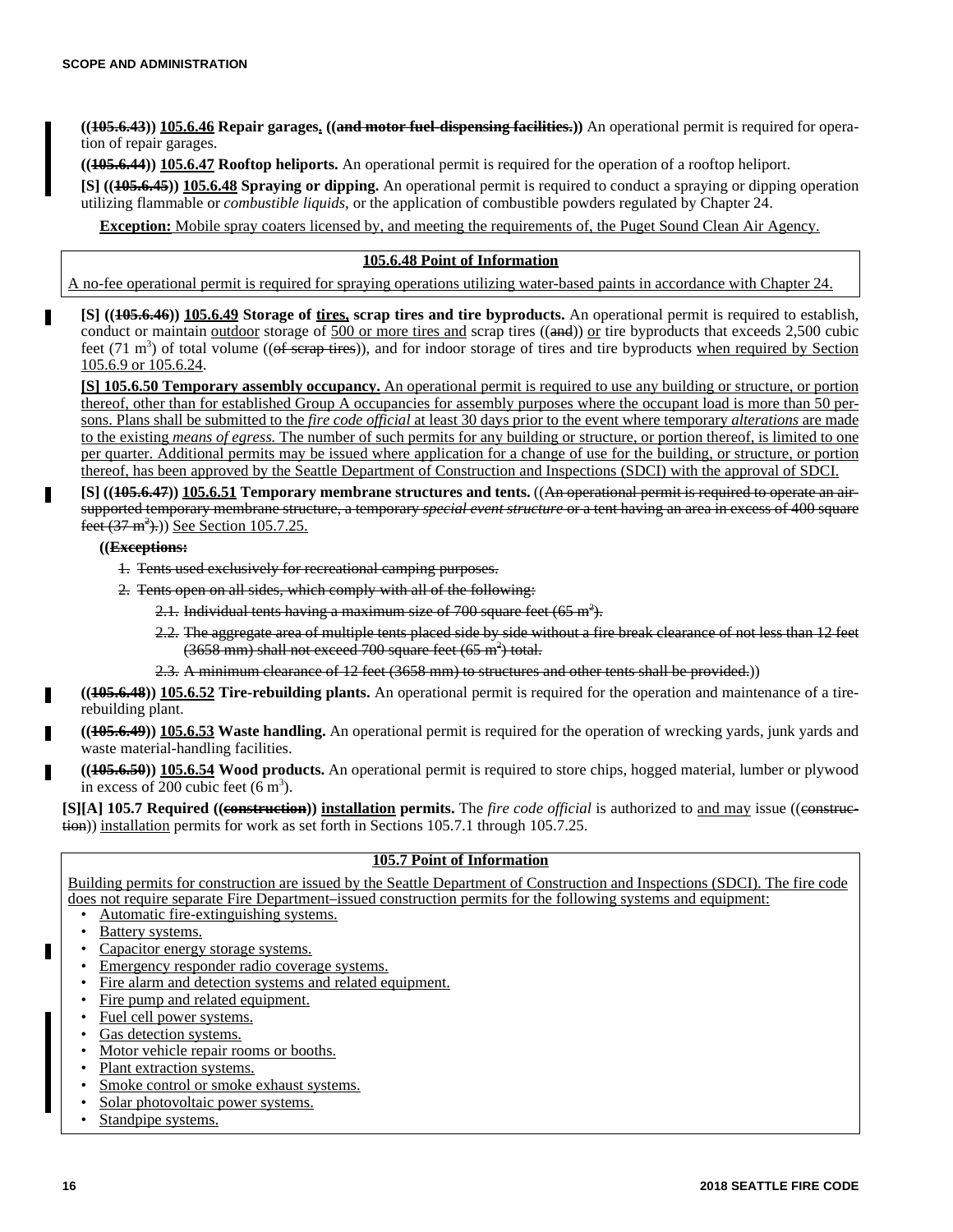### **Fire Department Installation and Operational Permits**

If a Fire Department installation permit is required and an operational permit is also required, the *approved* installation permit is considered the initial operating permit, valid for one year.

**[S][A] 105.7.1 Automatic fire-extinguishing systems.** A construction permit issued by the Seattle Department of Construction and Inspections is required for installation of or modification to an automatic fire-extinguishing system. Maintenance performed in accordance with this code is not considered to be a modification and does not require a permit.

**[S][A] 105.7.2 Battery systems.** A construction permit issued by the Seattle Department of Construction and Inspections is required to install stationary storage battery systems regulated by Section 1206.2.

**[S][A] 105.7.3 Capacitor energy storage systems.** A construction permit issued by the Seattle Department of Construction and Inspections is required to install capacitor energy storage systems regulated by Section 1206.3.

**[S][A] 105.7.4 Compressed gases.** Where the compressed gases in use or storage exceed the amounts listed in Table  $((105.6.8))$  105.6.10,  $((a$  construction)) an installation permit is required to install, repair damage to, abandon, remove, place temporarily out of service, or close or substantially modify a *compressed gas* system.

#### **Exceptions:**

- 1. Routine maintenance.
- 2. For emergency repair work performed on an emergency basis, application for permit shall be made within two working days of commencement of work.

**[S][A] 105.7.5 Cryogenic fluids.** ((A construction)) An installation permit is required for installation of or *alteration* to outdoor stationary *cryogenic fluid* storage systems where the system capacity exceeds the amounts listed in Table ((405.6.10)) 105.6.12. Maintenance performed in accordance with this code is not considered to be an *alteration* and does not require a construction permit.

**[S][A] 105.7.6 Emergency responder radio coverage system.** A construction permit issued by the Seattle Department of Construction and Inspections is required for installation of or modification to emergency responder radio coverage systems and related equipment. Maintenance performed in accordance with this code is not considered to be a modification and does not require a construction permit.

**[S][A] 105.7.7 Fire alarm and detection systems and related equipment.** A construction permit issued by the Seattle Department of Construction and Inspections is required for installation of or modification to fire alarm and detection systems and related equipment. Maintenance performed in accordance with this code is not considered to be a modification and does not require a construction permit.

**[S][A] 105.7.8 Fire pumps and related equipment.** A construction permit issued by the Seattle Department of Construction and Inspections is required for installation of or modification to fire pumps and related fuel tanks, jockey pumps, controllers and generators. Maintenance performed in accordance with this code is not considered to be a modification and does not require a construction permit.

**[S][A] 105.7.9 Flammable and combustible liquids.** ((A construction)) An installation permit is required:

- 1. To install, repair or modify a pipeline for the transportation of flammable or *combustible liquids*.
- 2. To install, construct or alter tank vehicles, equipment, tanks, plants, terminals, wells, fuel-dispensing stations, refineries, distilleries and similar facilities where flammable and *combustible liquids* are produced, processed, transported, stored, dispensed or used.
- 3. To install, alter, remove, abandon or otherwise dispose of a flammable or *combustible liquid* tank.

**[S][A] 105.7.10 Fuel cell power systems.** A construction permit issued by the Seattle Department of Construction and Inspections is required to install *stationary fuel cell power systems*.

**[S][A] 105.7.11 Gas detection systems.** A construction permit issued by the Seattle Department of Construction and Inspections is required for the installation of or modification to gas detection systems. Maintenance performed in accordance with this code is not considered a modification and shall not require a permit.

**[S][A] 105.7.12 Gates and barricades across fire apparatus access roads.** ((A construction)) An installation permit is required for the installation of or modification to a gate or barricade across a fire apparatus access road.

**[S][A] 105.7.13 Hazardous materials.** ((A construction)) An installation permit is required to install, repair damage to, abandon, remove, place temporarily out of service, or close or substantially modify a storage facility or other area regulated by Chapter 50 where the hazardous materials in use or storage exceed the amounts listed in Table ((405.6.20)) 105.6.22.

#### **Exceptions:**

- 1. Routine maintenance.
- 2. For repair work performed on an emergency basis, application for permit shall be made within two working days of commencement of work.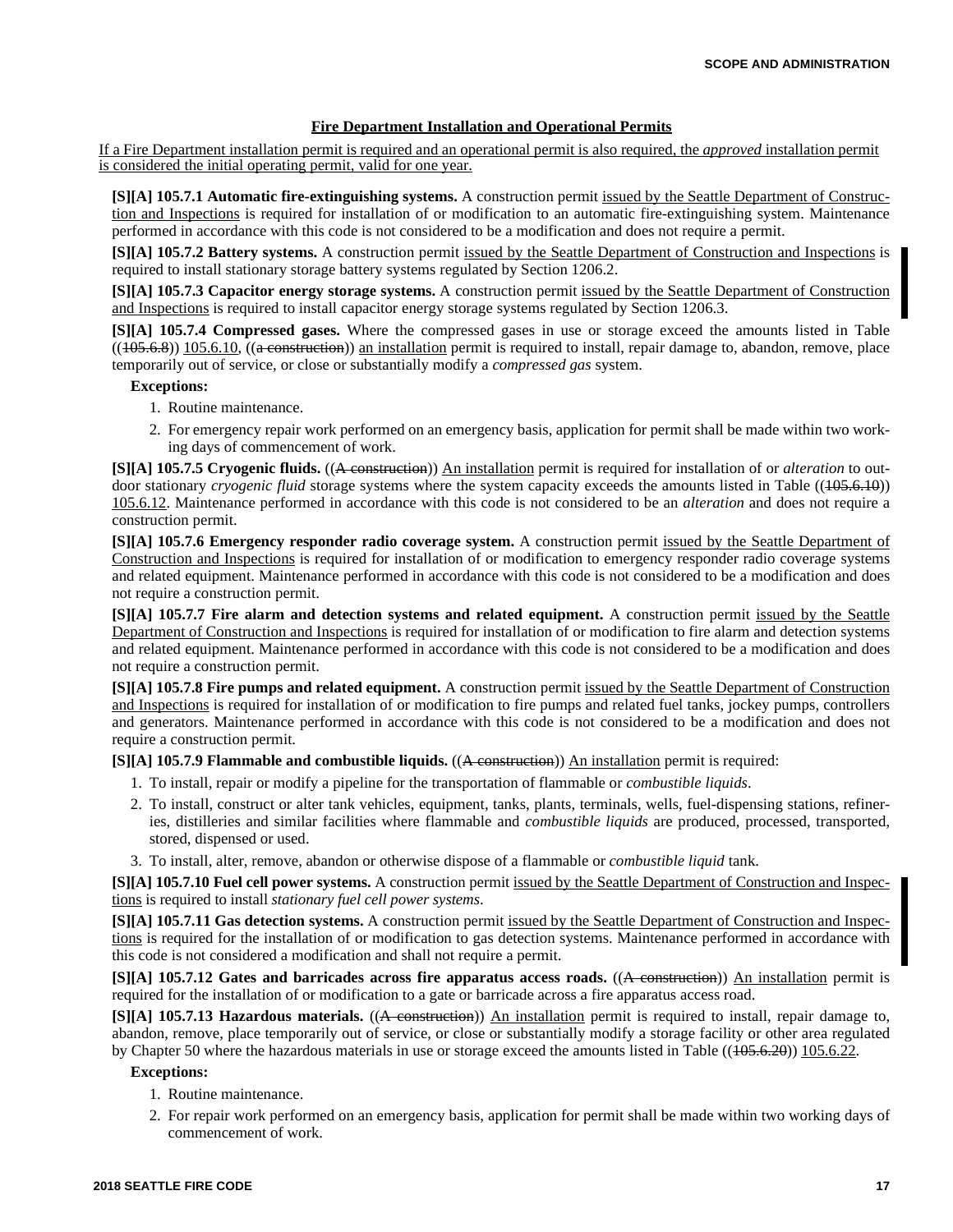**[S][A] 105.7.14 High-piled combustible storage.** ((A construction)) An installation permit is required for the installation of or modification to a structure exceeding 500 square feet  $(46 \text{ m}^2)$ , including aisles, for high-piled combustible storage. Maintenance performed in accordance with this code is not considered to be a modification and does not require a construction permit.

**[S][A] 105.7.15 Industrial ovens.** ((A construction)) An installation permit is required for installation of industrial ovens covered by Chapter 30.

### **Exceptions:**

- 1. Routine maintenance.
- 2. For repair work performed on an emergency basis, application for permit shall be made within two working days of commencement of work.

**[S][A] 105.7.16 LP-gas.** ((A construction)) An installation permit is required for installation of or modification to an LP-gas system. Maintenance performed in accordance with this code is not considered to be a modification and does not require a permit.

**[S][A] 105.7.17 Motor vehicle repair rooms and booths.** A construction permit issued by the Seattle Department of Construction and Inspections is required to install or modify a motor vehicle repair room or booth. Maintenance performed in accordance with this code is not considered to be a modification and does not require a permit.

**[S][A] 105.7.18 Plant extraction systems.** A construction permit issued by the Seattle Department of Construction and Inspections is required for installation of or modification to plant extraction systems. Maintenance performed in accordance with this code is not considered to be a modification and does not require a permit.

**[A] 105.7.19 Private fire hydrants.** A construction permit is required for the installation or modification of private fire hydrants. Maintenance performed in accordance with this code is not considered to be a modification and does not require a permit.

**[S][A] 105.7.20 Smoke control or smoke exhaust systems.** Construction permits issued by the Seattle Department of Construction and Inspections are required for installation of or alteration to smoke control or smoke exhaust systems. Maintenance performed in accordance with this code is not considered to be an alteration and does not require a permit.

**[S][A] 105.7.21 Solar photovoltaic power systems.** A construction permit issued by the Seattle Department of Construction and Inspections is required to install or modify solar photovoltaic power systems. Maintenance performed in accordance with this code is not considered to be a modification and does not require a permit.

**[S][A] 105.7.22 Special event structure.** A single ((construction)) installation permit is required to erect and take down a *temporary special event structure*.

**[S][A] 105.7.23 Spraying or dipping.** ((A construction)) An installation permit is required to install or modify a spray room, dip tank or booth. Maintenance performed in accordance with this code is not considered to be a modification and does not require a permit.

**[S][A] 105.7.24 Standpipe systems.** A construction permit issued by the Seattle Department of Construction and Inspections is required for the installation, modification or removal from service of a standpipe system. Maintenance performed in accordance with this code is not considered to be a modification and does not require a permit.

**[S][A] 105.7.25 Temporary membrane structures and tents.** ((A construction)) An installation permit is required to erect an air-supported temporary membrane structure, a temporary stage canopy or a tent having an area in excess of 400 square feet  $(37 \text{ m}^2)$  ((-)) if all of the conditions are met:

- 1. The membrane structure or tent will be erected for a time period not to exceed four weeks;
- 2. The membrane structure or tent will be located at least 200 feet from shorelines;
- 3. No stage, platform, bleacher or similar structure greater than 4 feet in height will be installed inside the membrane structure or tent;
- 4. The membrane structure or tent will not be attached to a building or other permanent structure for support; and
- 5. The installation permit does not propose foul weather use, or a structure of unusual shape, unusual location or large area or height.

### **Exceptions:**

- 1. Tents used exclusively for recreational camping purposes.
- 2. Funeral tents and curtains, or extensions attached thereto, when used for funeral services.
- 3. Tents and awnings open on all sides, which comply with all of the following:
	- 3.1. Individual tents shall have a maximum size of 700 square feet  $(65 \text{ m}^2)$ .
	- 3.2. The aggregate area of multiple tents placed side by side without a fire break clearance of not less than 12 feet  $(3658 \text{ mm})$  shall not exceed 700 square feet  $(65 \text{ m}^2)$  total.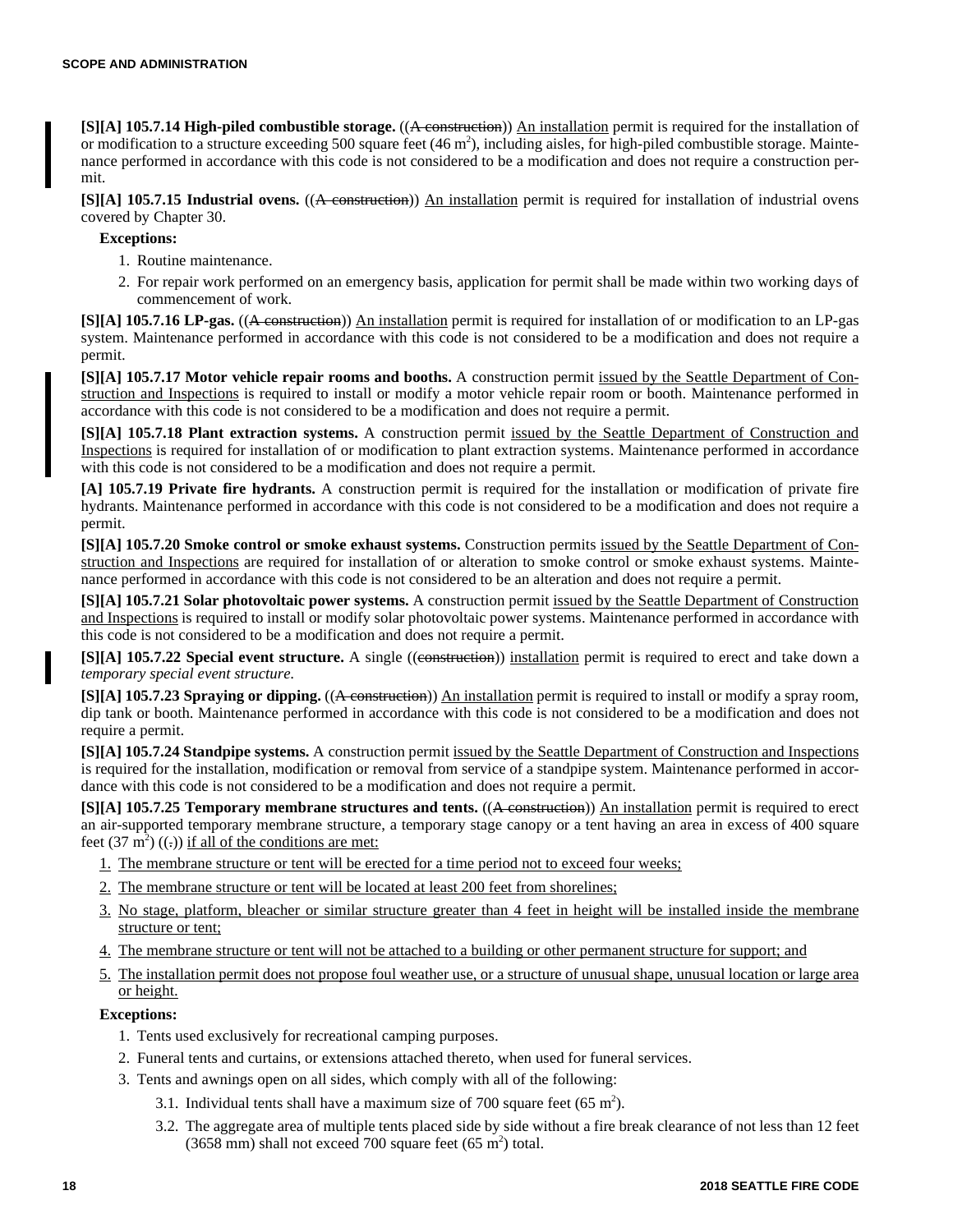3.3. A minimum clearance of 12 feet (3658 mm) to structures and other tents shall be maintained.

### **105.7.25 Point of Information**

If any one of the above-noted conditions (items 1-5) is not met, a permit for the membrane structure or tent may be required from the Seattle Department of Construction and Inspections.

**[W] 105.7.26 Underground supply piping for automatic sprinkler system.** A construction permit is required for the installation of the portion of the dedicated underground water supply piping, public or private, supplying a water-based fire protection system. The permit shall apply to all underground piping and appurtenances downstream of the first control valve on the lateral piping or service line from the distribution main to one foot (25 mm) above finished floor of the facility with the fire protection system. Maintenance performed in accordance with this code is not considered to be a modification and does not require a permit.

### **Exceptions:**

- 1. When the underground piping is installed by the aboveground piping contractor.
- 2. Underground piping serves a fire protection system installed in accordance with NFPA 13D.

#### **SECTION 106 FEES**

**[S][A] 106.1 Fees.** A permit shall not be issued until the fees have been paid, nor shall an amendment to a permit be released until the additional fee, if any, has been paid.

**Exception:** Those permits for which the *fire code official*, pursuant to the fee ordinance, authorizes invoices to be sent for the fees after the permits are issued.

**[S][A] 106.2 Schedule of permit fees.** A fee for each permit shall be paid as required, in accordance with the schedule ((as)) established by the ((applicable)) governing authority.

**[S][A] ((106.3 Work commencing before permit issuance.** A person who commences any work, activity or operation regulated by this code before obtaining the necessary permits shall be subject to an additional fee established by the applicable governing authority, which shall be in addition to the required permit fees.))

**[S][A] 106.((4))3 Related fees.** The payment of the fee for the construction, *alteration*, removal or demolition of work done in connection  $((\theta))$  or concurrently with the work or activity authorized by a permit  $((\theta)$  does not relieve the applicant or holder of the permit from the payment of other fees that are prescribed by law.

**[A] 106.((5))4 Refunds.** The applicable governing authority is authorized to establish a refund policy.

### **SECTION 107 INSPECTIONS**

**[A] 107.1 Inspection authority.** The *fire code official* is authorized to enter and examine any building, structure, marine vessel, vehicle or premises in accordance with Section 104.3 for the purpose of enforcing this code.

**[A] 107.2 Inspections.** The *fire code official* is authorized to conduct such inspections as are deemed necessary to determine the extent of compliance with the provisions of this code and to approve reports of inspection by *approved* agencies or individuals. Reports of such inspections shall be prepared and submitted in writing for review and approval. Inspection reports shall be certified by a responsible officer of such *approved* agency or by the responsible individual. The *fire code official* is authorized to engage such expert opinion as deemed necessary to report on unusual, detailed or complex technical issues subject to the approval of the governing body.

**[A] 107.2.1 Inspection requests.** It shall be the duty of the holder of the permit or their duly authorized agent to notify the *fire code official* when work is ready for inspection. It shall be the duty of the permit holder to provide access to and means for inspections of such work that are required by this code.

**[A] 107.2.2 Approval required.** Work shall not be done beyond the point indicated in each successive inspection without first obtaining the approval of the *fire code official.* The *fire code official,* on notification, shall make the requested inspections and shall either indicate the portion of the construction that is satisfactory as completed, or notify the permit holder or his or her agent wherein the same fails to comply with this code. Any portions that do not comply shall be corrected, and such portion shall not be covered or concealed until authorized by the *fire code official.*

**[A] 107.3 Concealed work.** It shall be the duty of the permit applicant to cause the work to remain visible and able to be accessed for inspection purposes. Where any installation subject to inspection prior to use is covered or concealed without having first been inspected, the *fire code official* shall have the authority to require that such work be made visible and able to be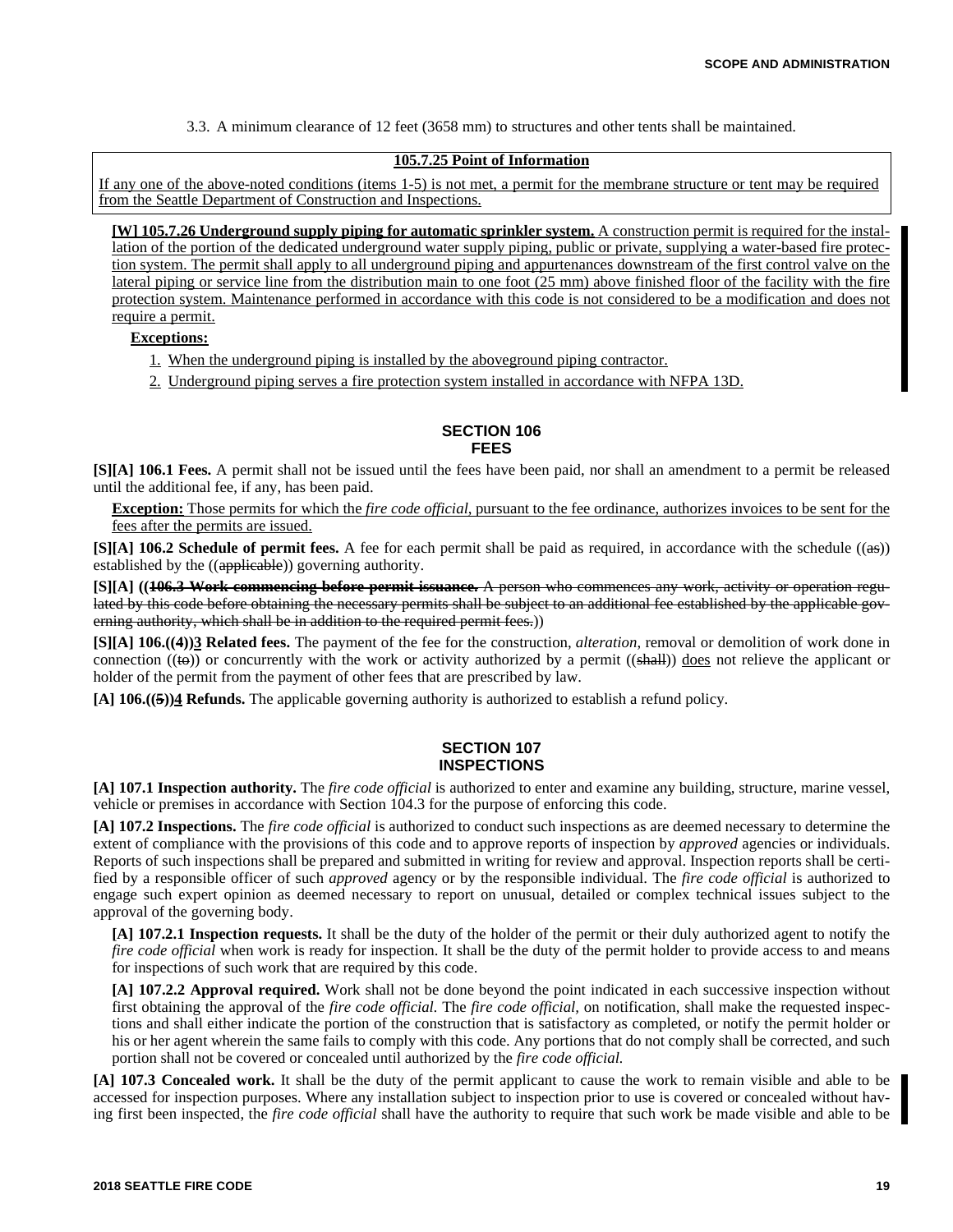accessed for inspection. Neither the *fire code official* nor the jurisdiction shall be liable for expense entailed in the removal or replacement of any material required to allow inspection.

**[A] 107.4 Approvals.** Approval as the result of an inspection shall not be construed to be an approval of a violation of the provisions of this code or of other ordinances of the jurisdiction. Inspections presuming to give authority to violate or cancel provisions of this code or of other ordinances of the jurisdiction shall not be valid.

**[S] 107.5 Special inspections.** The *fire code official* is authorized to appoint qualified persons or agencies having special technical skills as special inspectors or plan reviewers and accept their inspection, plan review and evaluation of specialized fire protection equipment or systems.

**[S] 107.5.1 Other inspections.** The *fire code official* is authorized to accept inspections performed by other jurisdictions and agencies and honor permits and certificates issued by other jurisdictions for activities regulated by this code, upon presentation to the *fire code official* of satisfactory evidence that such inspections, permits and certificates are substantially in accord with the fire safety requirements of this code.

### **SECTION 108 MAINTENANCE**

**[A] 108.1 Maintenance of safeguards.** Where any device, equipment, system, condition, arrangement, level of protection, or any other feature is required for compliance with the provisions of this code, or otherwise installed, such device, equipment, system, condition, arrangement, level of protection, or other feature shall thereafter be continuously maintained in accordance with this code and applicable referenced standards.

**[A] 108.2 Testing and operation.** Equipment requiring periodic testing or operation to ensure maintenance shall be tested or operated as specified in this code.

**[A] 108.2.1 Reinspection and testing.** Where any work or installation does not pass an initial test or inspection, the necessary corrections shall be made so as to achieve compliance with this code. The work or installation shall then be resubmitted to the *fire code official* for inspection and testing.

**[S][A] 108.3 Recordkeeping.** A record of periodic inspections, tests, servicing and other operations and maintenance shall be maintained on the premises or other *approved* location for not less than 3 years, or a different period of time where specified in this code or referenced standards. ((Records)) In accordance with applicable law, records shall be made available for inspection by the *fire code official,* and a copy of the records shall be provided to the *fire code official* on request.

The *fire code official* is authorized to prescribe the form and format of such recordkeeping. The *fire code official* is authorized to require that certain required records be filed with the *fire code official*.

**[A] 108.4 Supervision.** Maintenance and testing shall be under the supervision of a responsible person who shall ensure that such maintenance and testing are conducted at specified intervals in accordance with this code.

**[S] 108.5 Rendering equipment inoperable.** Portable or fixed fire-extinguishing systems or devices, and fire-warning systems, shall be provided with ready access and shall not be rendered inoperative, except as necessary during emergencies, maintenance, repairs, *alterations,* drills or prescribed testing.

**Exception:** When approved by the *fire code official*.

**[S][A] 108.6 Overcrowding.** Overcrowding or admittance of any person beyond the *approved* capacity of a building or a portion thereof ((shall not be allowed)) is prohibited. The *fire code official,* on finding any overcrowding conditions or obstructions in *aisles*, passageways or other *means of egress*, or on finding any condition that constitutes a life safety hazard, ((shall be)) is authorized to direct actions be taken to reduce the overcrowding or to cause the event to be stopped until such condition or obstruction is corrected.

### **[S] SECTION 109 ((BOARD OF)) APPEALS**

# **109 Point of Information**

For information on appeals procedures, see Seattle Fire Department Information Bulletin *Requesting a Review by the Seattle Fire Code Appeals Board* at:

http://www.seattle.gov/Documents/Departments/Fire/Business/5972CAM%20FireCodeAppeals.pdf.

**[S] 109.1 Appeals.** Appeals from decisions or actions pertaining to the application and interpretation of this Code, except for enforcement actions pursuant to Sections 110.3, 110.4, and 112, shall first be addressed to the *fire code official.* If not resolved with the *fire code official,* the appellant may submit a written request to the *fire code official* for a review by the Fire Code Appeals Board in accordance with Appendix A, all applicable by-laws, rules, regulations, and ordinances. The result of this review is advisory only, in accordance with Seattle Municipal Code Section 3.16.300. Following receipt of the Fire Code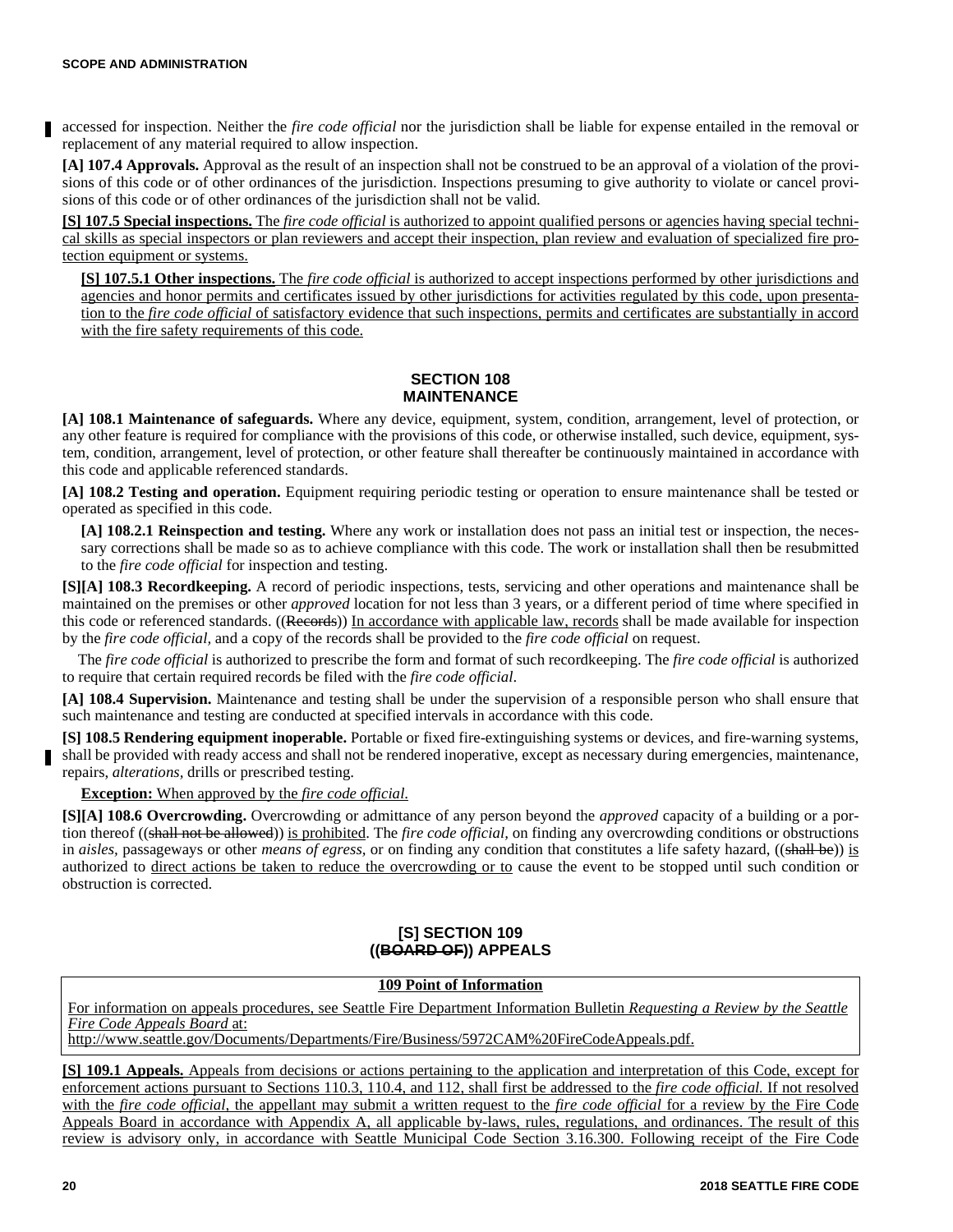Appeals Board recommendation the fire chief, who shall not have acted as the *fire code official* in the first appeal of the application or interpretation of the code, shall issue a final written decision.

**[S] (([A] 109.1 Board of appeals established.** In order to hear and decide appeals of orders, decisions or determinations made by the *fire code official* relative to the application and interpretation of this code, there shall be and is hereby created a board of appeals. The board of appeals shall be appointed by the governing body and shall hold office at its pleasure. The *fire code official* shall be an ex officio member of said board but shall not have a vote on any matter before the board. The board shall adopt rules of procedure for conducting its business, and shall render all decisions and findings in writing to the appellant with a duplicate copy to the *fire code official.*

**[A] 109.2 Limitations on authority.** An application for appeal shall be based on a claim that the intent of this code or the rules legally adopted hereunder have been incorrectly interpreted, the provisions of this code do not fully apply, or an equivalent method of protection or safety is proposed. The board shall not have authority to waive requirements of this code.

**[A] 109.3 Qualifications.** The board of appeals shall consist of members who are qualified by experience and training to pass on matters pertaining to hazards of fire, explosions, hazardous conditions or *fire protection systems,* and are not employees of the jurisdiction.))

### **SECTION 110 VIOLATIONS**

**[S][A] 110.1 Unlawful acts.** It shall be unlawful for a person, firm or corporation to erect, construct, alter, repair, remove, demolish or utilize a building, occupancy, premises or system regulated by this code, or cause same to be done, in conflict with or in violation of any of the provisions of this code. It is a violation of the *Seattle Fire Code* for any person to fail to comply with the *Seattle Fire Code* or with any order issued by the *fire code official.*

**[S][A] 110.2 Owner/occupant responsibility.** Correction and abatement of violations of this code shall be the responsibility of the *owner* or the owner's authorized agent. ((Where)) If an occupant, operator, or other *person* creates, or allows to be created, hazardous conditions in violation of this code, the occupant, operator, or other *person* ((shall)) may be held responsible for the abatement of such hazardous conditions.

**[S][A] 110.3 ((Notice of violation)) Order to comply.** Where the *fire code official* finds a building, premises, vehicle, *vessel,* storage facility or outdoor area that is in violation of this code, the *fire code official* is authorized to ((prepare)) issue a written ((notice of violation)) order to comply describing the ((eonditions deemed unsafe)) violation and, ((where)) when immediate compliance is not ((immediate)) required, specifying a time for ((reinspection)) achieving compliance. Nothing in this subsection 110.3 shall be deemed to limit or preclude any other enforcement action or proceeding, and nothing in this Section 110 shall be deemed to obligate or require the *fire code official* to issue an order to comply prior to the imposition of civil or criminal penalties or remedies.

**[S][A] 110.3.1 Service.** ((A notice of violation)) An order to comply issued pursuant to this code shall be served on the *owner*, the owner's authorized agent, operator, occupant or other person(s) responsible for the condition or violation, either by personal service ((<del>, mail or by delivering the same to, and leaving it with, some person of responsibility on the premises)</del>) or by first-class mail. For unattended or abandoned locations, a copy of such ((notice of violation shall)) order to comply may be posted on the premises in a conspicuous place at or near the entrance to such premises and the ((notice of violation)) order to comply shall be mailed by ((eertified mail with return receipt requested or a certificate of mailing,)) first-class mail to the last known address of the *owner*, ((the)) owner's authorized agent, ((or)) occupant, or any other person(s) responsible for the condition or violation. Service by mail shall be deemed served on the third day following the day upon which the order was placed in the mail, unless the third day falls on a Saturday, Sunday, or legal holiday, in which event the order shall be deemed received on the next day which is not a Saturday, Sunday, or legal holiday.

**[S] 110.3.1.1 Amending orders to comply.** An order to comply may be amended at any time to correct clerical errors, correct other errors, or cite additional authority for a stated violation, provided such amendments do not prejudice substantial rights.

**[S][A] 110.3.2 Compliance with orders ((and notices)) to comply.** ((A notice of violation)) An order to comply issued or served as provided by this code shall be complied with by the *owner*, ((the)) owner's authorized agent, operator, occupant or other person(s) responsible for the condition or violation to which the ((notice of violation)) order to comply pertains.

**[S][A] 110.3.3 Prosecution of violations.** If the ((notice of violation)) order to comply is not complied with ((promptly)) by the time specified in the order, the *fire code official* is authorized to request the legal counsel of the jurisdiction to institute the appropriate legal proceedings at law or in equity to restrain, correct or abate such violation,  $((\Theta F))$  to require removal or termination of the unlawful occupancy of the structure in violation of the provisions of this code or of the order, or ((direction made pursuant hereto)) to collect a penalty for violation.

**[A] 110.3.4 Unauthorized tampering.** Signs, tags or seals posted or affixed by the *fire code official* shall not be mutilated, destroyed or tampered with, or removed, without authorization from the *fire code official*.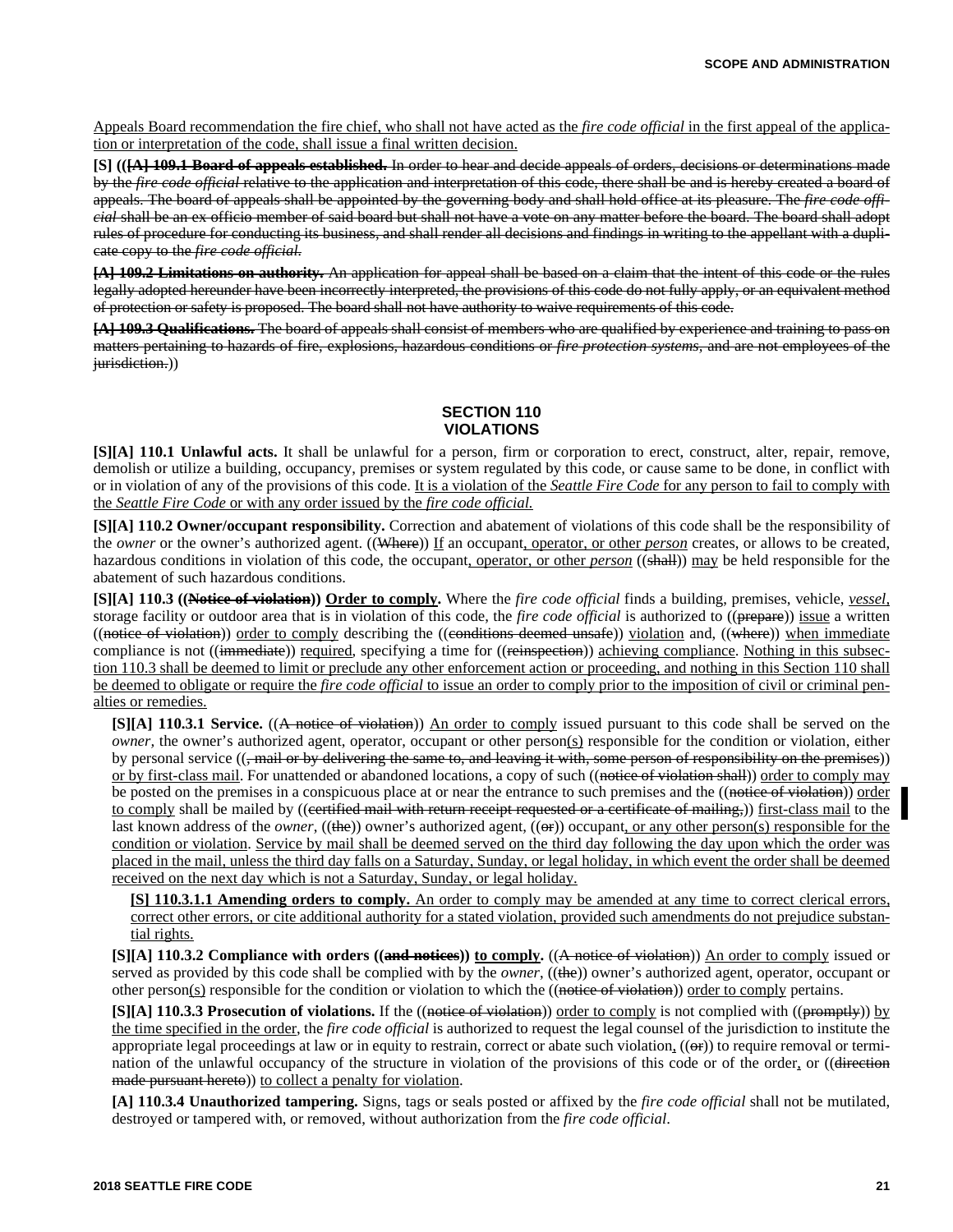**[S] 110.3.5 Review by the** *fire code official***.** Any *person* aggrieved by an order to comply issued by the *fire code official* pursuant to this subsection 110.3 may obtain a review of the order by requesting such review in writing within ten days after service of the order. When the last day of the period so computed is a Saturday, Sunday, or legal holiday, the period shall run until 5 p.m. on the next business day. The request shall be in writing, and within 30 days of the request the aggrieved *person* shall submit any additional information to be considered for the review. Before the deadline for submission of information, any *person* aggrieved by or interested in the order to comply (including any *persons* served the order to comply and the complainant) may submit any additional information in the form of written material to the *fire code official* for consideration as part of the review.

**[S] 110.3.5.1 Representative review.** A review may be made by a representative of the *fire code official* who is familiar with the case and the applicable ordinances. The *fire code official's* representative will review all additional information received by the deadline for submission of information. The reviewer may also request clarification of information received and a site visit.

**[S] 110.3.5.2 Decision.** After review of the additional information, the *fire code official* may sustain the order to comply, withdraw the order to comply, continue the review to a date certain for receipt of additional information, or modify the order to comply, which may include an extension of the compliance date.

**[S] 110.3.5.3 Final order.** The *fire code official* shall issue a final order containing the decision of the *fire code official* and shall cause the same to be mailed by first-class mail to the *person(s)* named on the order to comply. The *fire code official* may file the final order with the King County Recorder's Office.

**[S] 110.3.5.4 Extension of compliance date.** The *fire code official* may grant an extension of time for compliance with any order, whether pending or final, upon the *fire code official's* finding that substantial progress toward compliance has been made and that the public will not be adversely affected by the extension. An extension of time may be revoked by the *fire code official* if it is shown that the conditions at the time the extension was granted have changed, the *fire code official* determines that a party is not performing corrective actions as agreed, or if the extension creates an adverse effect on the public. The date of revocation shall then be considered the compliance date.

**[S] 110.3.6 Penalties.** Penalties shall be in accordance with this section.

**[S][A] ((<del>110.4</del>)) 110.3.6.1 ((Violation)) Civil penalties.** ((Persons)) Any person who shall violate a provision of this code or shall fail to comply with any of the requirements thereof or who shall erect, install, alter, repair or do work in violation of the *approved construction documents* or directive of the *fire code official*, or of a permit or certificate used under provisions of this code, shall be ((guilty of a **[SPECIFY OFFENSE]**, punishable by a fine of not more than **[AMOUNT]** dollars or by imprisonment not exceeding **[NUMBER OF DAYS]**, or both such fine and imprisonment)) subject to a cumulative civil penalty in an amount not to exceed \$1,000 per day for each violation from the time the violation occurs or begins until compliance is achieved. ((Each day that a violation continues after due notice has been served shall be deemed a separate offense.)) The penalty shall be collected by civil action brought in the name of the City. The *fire code official* shall notify the City Attorney in writing of the name of any person, firm, or corporation subject to the penalty, and the City Attorney shall, with the assistance of the *fire code official*, take appropriate action to collect the penalty. In any civil action for a penalty, the City has the burden of proving by a preponderance of the evidence that a violation exists or existed.

**[S] 110.3.6.2 Alternative criminal penalty.** Any person who shall violate a provision of this code or shall fail to comply with any of the requirements thereof or who shall erect, install, alter, repair or do work in violation of the *approved construction documents* or directive of the *fire code official*, or of a permit or certificate used under provisions of this code, shall be guilty of a gross misdemeanor subject to the provisions of *Seattle Municipal Code* Chapters 12A.02 and 12A.04, except that absolute liability shall be imposed for such a violation or failure to comply and none of the mental states described in Section 12A.04.030 need be proved. The *fire code official* may request the City Attorney prosecute such violations criminally as an alternative to the civil penalties provision. Each day that a violation continues shall be deemed a separate offense.

**[S][A] ((110.4.1)) 110.3.6.3 Abatement of violation.** In addition to the imposition of ((the)) civil and criminal penalties, ((herein described,)) the *fire code official* is authorized to institute appropriate action to prevent unlawful construction;  $((\Theta$ ) to restrain, correct or abate a violation;  $((\Theta$ ) to prevent illegal occupancy of a structure or premises; or to stop an illegal act, conduct of business or occupancy of a structure on or about any premises.

**[S] 110.4 Citations.** Violations or failure to comply with any of the following provisions of this code may be enforced under the citation or criminal provisions set forth in this Section 110.4:

- 1. Overcrowding or admittance of any person beyond the *approved* capacity of a building, room, or space Section 108.6.
- 2. Reliability of the means of egress Section 1031.2.
- 3. Removal of or tampering with equipment Section 901.8.
- 4. Unsafe conditions that involve illegal or improper occupancy or inadequate maintenance, or that are otherwise dangerous to human life or public welfare – Section 111.1.1.
- 5. Failure to comply with a stop use or work order Section 112.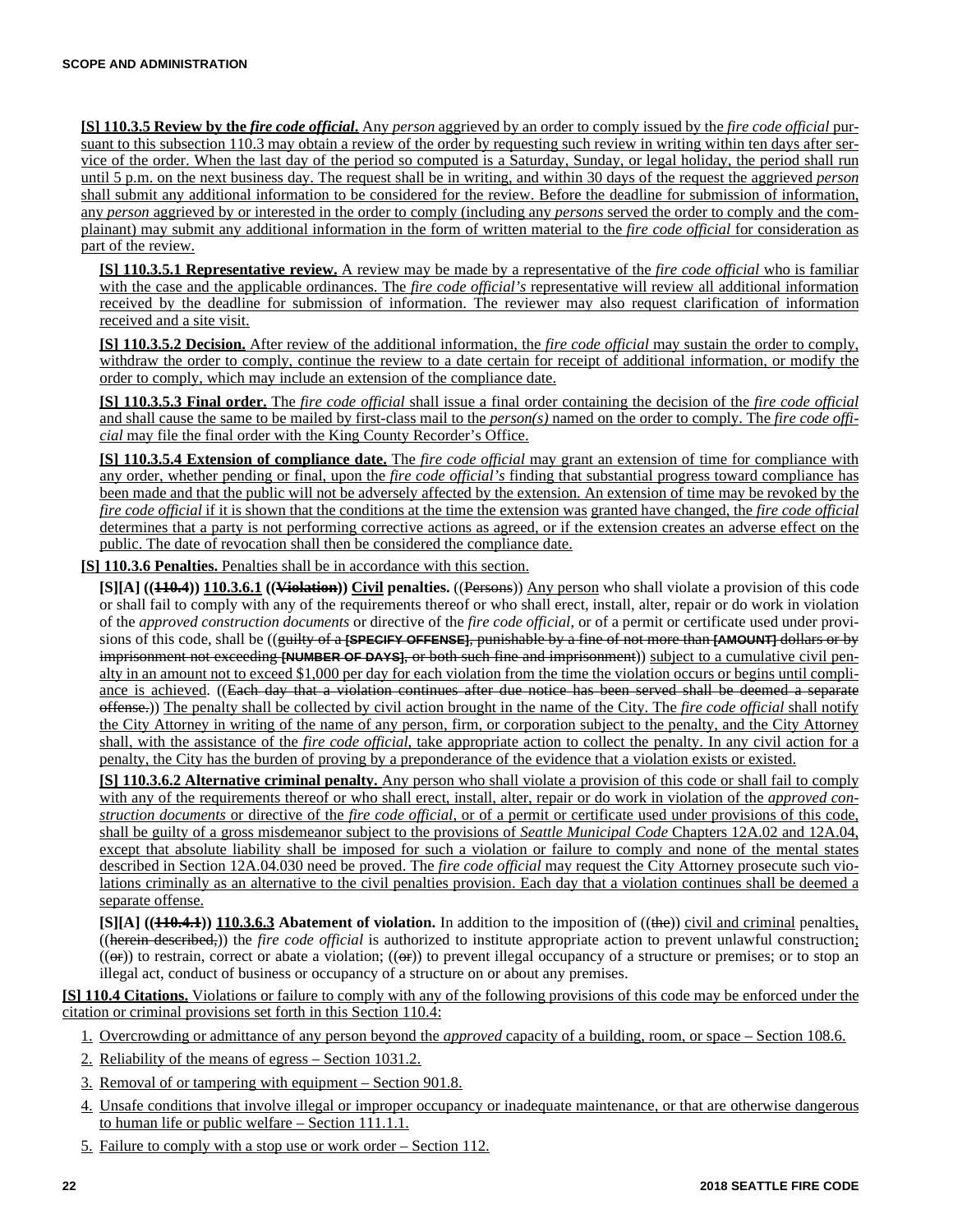- 6. Inspection, testing, and maintenance of fire protection systems and radio enhancement systems Section 510.6, Section 901.6, and Administrative Rule 9.02.
- 7. Failure to file reports of the test for the inspection, testing, and maintenance of fire protection systems and radio enhancement systems within the required timeframes – Section 510.6, Section 901.6, and Administrative Rule 9.02.
- 8. Preventable fire alarms Section 901.12.

Any enforcement action or proceeding pursuant to this Section 110.4 shall not affect, limit, or preclude any previous, pending, or subsequent enforcement action or proceeding taken pursuant to Section 110.3.

**[S] 110.4.1 Documentation.** If after investigation the *fire code official* determines that the standards or requirements of provisions referenced in Section 110.4 have been violated, the *fire code official* may issue a citation to the owner and/or other *person(s)* responsible for the violation. The citation shall include the following information: (1) the name and address of the *person* to whom the citation is issued; (2) a reasonable description of the location of the property on which the violation occurred; (3) a separate statement of each standard or requirement violated; (4) the date of the violation; (5) a statement that the *person* cited must respond to the citation within 15 days after service; (6) a space for entry of the applicable penalty; (7) a statement that a response must be sent to the Hearing Examiner and received not later than 5 p.m. on the day the response is due; (8) the name, address, and phone number of the Office of the Hearing Examiner where the citation is to be filed; (9) a statement that the citation represents a determination that a violation has been committed by the *person(s)* named in the citation and that the determination shall be final unless contested as provided in this Section 110.4; and (10) a certified statement of the *fire code official's* representative issuing the citation, authorized by RCW 9A.72.085, setting forth facts supporting issuance of the citation.

**[S] 110.4.2 Service.** The citation may be served by personal service in the manner set forth in RCW 4.28.080 for service of a summons or sent by first-class mail, addressed to the last known address of such *person(s).* Service shall be complete at the time of personal service, or if mailed, three days following the date of mailing. If a citation sent by first-class mail is returned as undeliverable, service may be made by posting the citation at a conspicuous place on the property.

**[S] 110.4.3 Response to citations.** A *person* must respond to a citation in one of the following ways:

- 1. Paying the amount of the monetary penalty specified in the citation, in which case the record shall show a finding that the *person* cited committed or is responsible for the violation; or
- 2. Requesting in writing a mitigation hearing to explain the circumstances surrounding the commission of the violation and to request a reduction of the penalty, and providing an address to which notice of such hearing may be sent. A mitigation hearing cannot occur unless the violation is cured and compliance has been confirmed by the *fire code official* prior to the hearing; or
- 3. Requesting a contested hearing in writing specifying the reason why the cited violation did not occur or why the *person* cited is not responsible for the violation, and providing an address to which notice of such hearing may be sent.

A response to a citation must be received by the Office of the Hearing Examiner no later than 15 days after the date the citation is served. When the last day of the appeal period so computed is a Saturday, Sunday, or federal or City holiday, the period shall run until 5 p.m. on the next business day. Parties may withdraw an appeal if they no longer wish to request a mitigation hearing or a contested hearing, in which case parties must pay the amount of the monetary penalty specified in the citation and the record shall show a finding that the *person* committed the violation. The *fire code official* may withdraw the citation, in which case it is dismissed and no penalty is due.

**[S] 110.4.4 Failure to respond.** If a *person* fails to respond to a citation within 15 days of service, an order shall be entered by the Hearing Examiner finding that the *person* committed the violation.

**[S] 110.4.5 Mitigation hearings.** Mitigation hearings shall comply with Sections 110.4.5.1 through 110.4.5.5.

**[S] 110.4.5.1 Date and notice.** If a *person* requests a mitigation hearing, the mitigation hearing shall be held within 30 days after written response to the citation requesting a hearing is received by the Hearing Examiner. Notice of the time, place, and date of the hearing shall be sent to the address specified in the request for hearing not less than ten days before the date of the hearing.

**[S] 110.4.5.2 Violations cured before the hearing.** Prior to a mitigation hearing, all violations noted in the citation shall be corrected and compliance with provisions of this code shall be verified by the *fire code official.*

**[S] 110.4.5.3 Procedure at hearing.** The Hearing Examiner shall hold any information that shall not be governed by the Rules of Evidence. The Hearing Examiner shall review the citation and supporting report and documents if those documents are filed by the Fire Department. The *person* cited may present witnesses, but witnesses shall not be compelled to attend. A representative from the Seattle Fire Department may also be present and may present additional information, but attendance by a representative from the Seattle Fire Department is not required.

**[S] 110.4.5.4 Disposition.** The Hearing Examiner shall determine whether the person's explanation justifies reduction of the monetary penalty. Factors that may be considered include: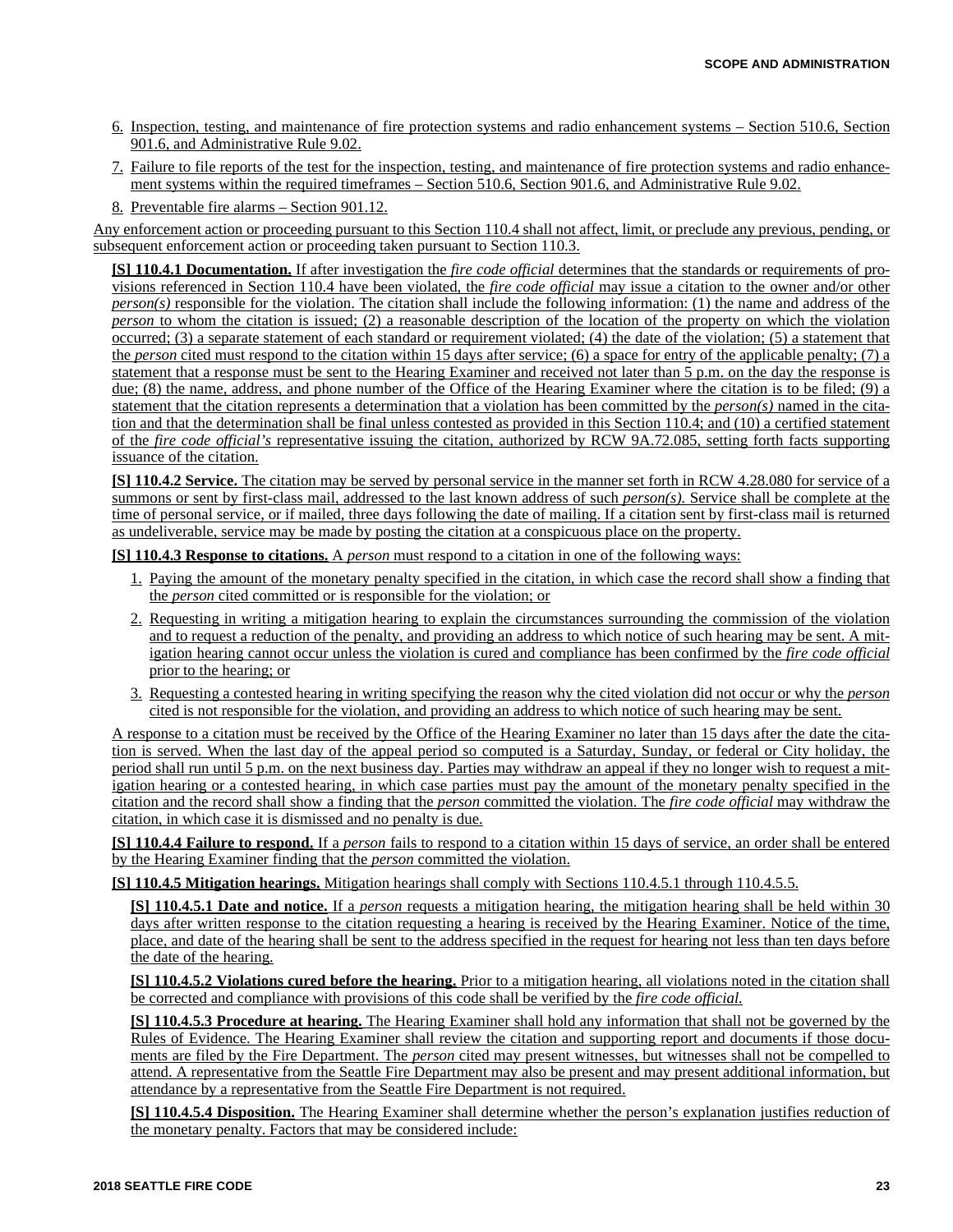- 1. Conditions caused by third parties the violation was caused by the act, neglect, or abuse of a third party who is not the owner, responsible party, or part of a tenant/landlord agreement with respect to the building address in the violation;
- 2. Mitigating circumstances outside of the responsible party's control the responsible party has initiated a good faith effort to resolve the violation timely, however, due to circumstances outside of the responsible party's control, the violation has not been corrected on the compliance time established by the *fire code official*; and
- 3. For penalties in subsection 110.4.8.3, no penalty shall be assessed if any individual who was on or near the premises, or who had viewed a video communication from the premises, called for the dispatch and confirmed a need for Fire Department response.

**[S] 110.4.5.5 Entry of order.** After hearing the explanation of the *person* cited and any other information presented at the hearing, the Hearing Examiner shall enter an order finding that the *person* cited committed the violation and assessing a monetary penalty in an amount determined pursuant to Section 110.4.8. The Hearing Examiner's decision is the final decision of the City on the matter.

**[S] 110.4.6 Contested hearings.** Contested hearings shall comply with Sections 110.4.6.1 through 110.4.6.7.

**[S] 110.4.6.1 Date and notice.** If a *person* requests a contested hearing, the hearing shall be held within 60 days after receipt of the hearing request.

**[S] 110.4.6.2 Hearing.** Contested hearings shall be conducted pursuant to the procedures for hearing contested cases contained in Seattle Municipal Code Section 3.02.090 and the rules adopted by the Hearing Examiner for hearing contested cases, except as modified by this section. The issues heard at the hearing shall be limited to those that are raised in writing in the response to the citation and that are within the jurisdiction of the Hearing Examiner. The Hearing Examiner may issue subpoenas for the attendance of witnesses and the production of documents.

**[S] 110.4.6.3 Sufficiency.** No citation shall be deemed insufficient for failure to contain a detailed statement of the facts constituting the specific violation which the *person* cited is alleged to have committed or by reason of defects or imperfections, provided such lack of detail or such defects or imperfections do not prejudice substantial rights of the *person* cited.

**[S] 110.4.6.4 Amendment of citation.** A citation may be amended prior to the conclusion of the hearing to conform to the evidence presented if substantial rights of the *person* cited are not thereby prejudiced.

**[S] 110.4.6.5 Evidence at hearing.** The certified statement or declaration authorized by RCW 9A.72.085 shall be prima facie evidence that a violation occurred and that the *person* cited is responsible. The certified statement or declaration authorized under RCW 9A.72.085 and any other evidence accompanying the report shall be admissible without further evidentiary foundation. Any certifications or declarations authorized under RCW 9A.72.085 shall also be admissible without further evidentiary foundation. The *person* cited may rebut the Seattle Fire Department's evidence and establish that the cited violation(s) did not occur or that the *person* contesting the citation is not responsible for the violation.

**[S] 110.4.6.6 Disposition.** If the citation is sustained at the hearing, the Hearing Examiner shall enter an order finding that the *person* cited committed the violation and impose the applicable penalty. The Hearing Examiner may reduce the monetary penalty in accordance with the mitigation provisions in Section 110.4.5. If the Hearing Examiner determines that the violation did not occur, the Hearing Examiner shall enter an order dismissing the citation.

**[S] 110.4.6.7 Final decision.** The Hearing Examiner's decision is the final decision of the City.

**[S] 110.4.7 Failure to appear for hearing.** Failure to appear for a requested hearing will result in an order being entered finding that the *person* cited committed the violation stated in the citation and assessing the penalty specified in the citation. For good cause shown and upon terms the Hearing Examiner deems just, the Hearing Examiner may set aside an order entered upon a failure to appear.

**[S] 110.4.8 Penalties.** Penalties shall be in accordance with Sections 110.4.8.1 through 110.4.8.3.

**[S] 110.4.8.1** The first time that a *person(s)* is found to have violated one of the provisions referenced in Section 110.4, except subsection 110.4(8), the *person(s)* shall be subject to a penalty of \$373.

**[S] 110.4.8.2** The second time, and any subsequent times, that a *person(s)* is found to have violated one of the provisions referenced in Section 110.4, except subsection 110.4(8), within a 12 month period, the *person(s)* shall be subject to a penalty of \$746 for each such violation.

**[S] 110.4.8.3** The *person(s)* found to have violated provisions referenced in subsection 110.4(8) shall be subject to the following penalties:

- 1. No penalty for the first violation within a quarter of a calendar year.
- 2. Three hundred seventy-three dollars if at least two but fewer than six violations have occurred in the same quarter of a calendar year.
- 3. Seven hundred forty-six dollars if at least six but fewer than nine violations have occurred in the same quarter of a calendar year.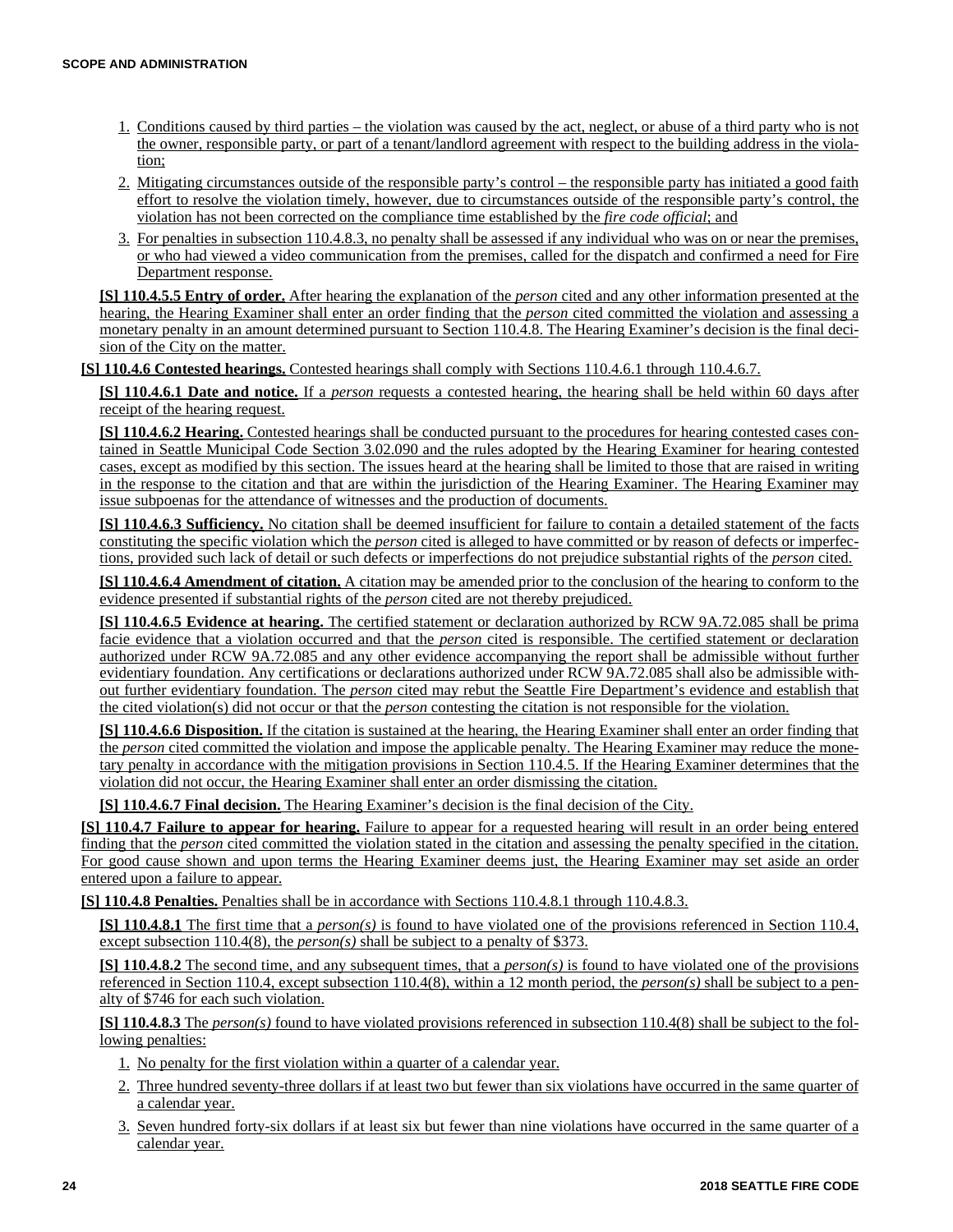4. Nine hundred dollars if at least nine violations have occurred in the same quarter of a calendar year.

**[S] 110.4.8.4 Alternative criminal penalty.** Any *person* who shall violate a provision of this code or shall fail to comply with any of the requirements thereof or who shall erect, install, alter, repair, or do work in violation of the *approved construction documents* or directive of the *fire code official,* or of a permit or certificate used under provisions of this code, shall be guilty of a gross misdemeanor subject to the provisions of *Seattle Municipal Code* Chapters 12A.02 and 12A.04, except that absolute liability shall be imposed for such a violation or failure to comply and none of the mental states described in Section 12A.04.030 need be proved. The *fire code official* may request the City Attorney prosecute such violations criminally as an alternative to the civil penalties provision. Each day that a violation continues shall be deemed a separate offense.

**[S] 110.4.8.5 Abatement of violation.** In addition to the imposition of civil and criminal penalties, the *fire code official* is authorized to institute appropriate action to prevent unlawful construction; to restrain, correct, or abate a violation; to prevent illegal occupancy of a structure or premises; or to stop an illegal act, conduct of business, or occupancy of a structure on or about any premises.

**[S] 110.4.9 Collection of penalties.** If the *person* or entity cited fails to pay a penalty imposed pursuant to this Section 110.4, the penalty may be referred to a collection agency. The cost to the City for the collection services will be assessed as costs, at the rate agreed to between the City and the collection agency and added to the penalty. Alternatively, the City may pursue collection in any manner allowed by law.

**[S] 110.4.10 Each day a separate violation.** Each day a *person* or entity violates or fails to comply with a provision referenced in Section 110.4 may be considered a separate violation for which a citation may be issued.

**[S] 110.4.11 Additional relief.** The *fire code official* may seek legal or equitable relief at any time to enjoin any acts or practices that violate provisions referenced in Section 110.4 or abate any condition that constitutes a nuisance, and those costs may be added to the penalty.

# **[S] SECTION 111 UNSAFE BUILDINGS, PREMISES, VEHICLES, AND VESSELS**

**[S][A] 111.1 General.** If ((during the inspection of)) a premises, a building or structure, or any building system, vehicle or vessel, in whole or in part, ((constitutes a clear and inimical threat to human life, safety or health)) endangers any property or the health or safety of the occupants of the property or of neighboring premises, buildings, motor vehicles, *vessels,* or the health and safety of the public or fire department personnel, the *fire code official* shall issue such notice or orders to remove or remedy the conditions as shall be deemed necessary in accordance with this section. ((<del>, and shall</del>)) The *fire code official may* refer the building to the ((building department)) Seattle Department of Construction and Inspections for any repairs, *alterations,* remodeling, removing or demolition required.

**[S][A] 111.1.1 Unsafe conditions.** Structures, premises, or existing equipment that are or hereafter become unsafe or deficient because of inadequate *means of egress*, that constitute a fire hazard, ((are otherwise dangerous to human life or the publie welfare, or)) that involve illegal or improper occupancy or inadequate maintenance, or that are otherwise dangerous to human life or public welfare, shall be deemed an unsafe condition. A vacant structure that is not secured against unauthorized entry as required by Section 311 shall be deemed unsafe.

**[S][A] 111.1.2 Structural hazards.** Where an apparent structural hazard is caused by the faulty installation, operation or malfunction of any of the items or devices governed by this code, the *fire code official* ((shall)) is authorized to immediately notify the building code official in accordance with Section  $((110.1))$  111.1.

**[S][A] 111.2 Evacuation.** The *fire code official* or the fire department official in charge of an incident shall be authorized to order the immediate evacuation of any occupied premises, building, vehicle, or *vessel* deemed unsafe where such premises, building, vehicle, or *vessel* has hazardous conditions that present imminent danger to premises, building, vehicle, or *vessel* occupants. Persons so notified shall immediately leave the structure or premises, vehicle, or *vessel* and shall not enter or re-enter until authorized to do so by the *fire code official* or the fire department official in charge of the incident.

**[A] 111.3 Summary abatement.** Where conditions exist that are deemed hazardous to life and property, the *fire code official* or fire department official in charge of the incident is authorized to abate summarily such hazardous conditions that are in violation of this code.

**[A] 111.4 Abatement.** The *owner*, the owner's authorized agent, operator or occupant of a building or premises deemed unsafe by the *fire code official* shall abate or cause to be abated or corrected such unsafe conditions either by repair, rehabilitation, demolition or other *approved* corrective action.

**[S] 111.5 Notification.** The *fire code official* shall serve the responsible party with a copy of violations, correction letters, and orders issued.